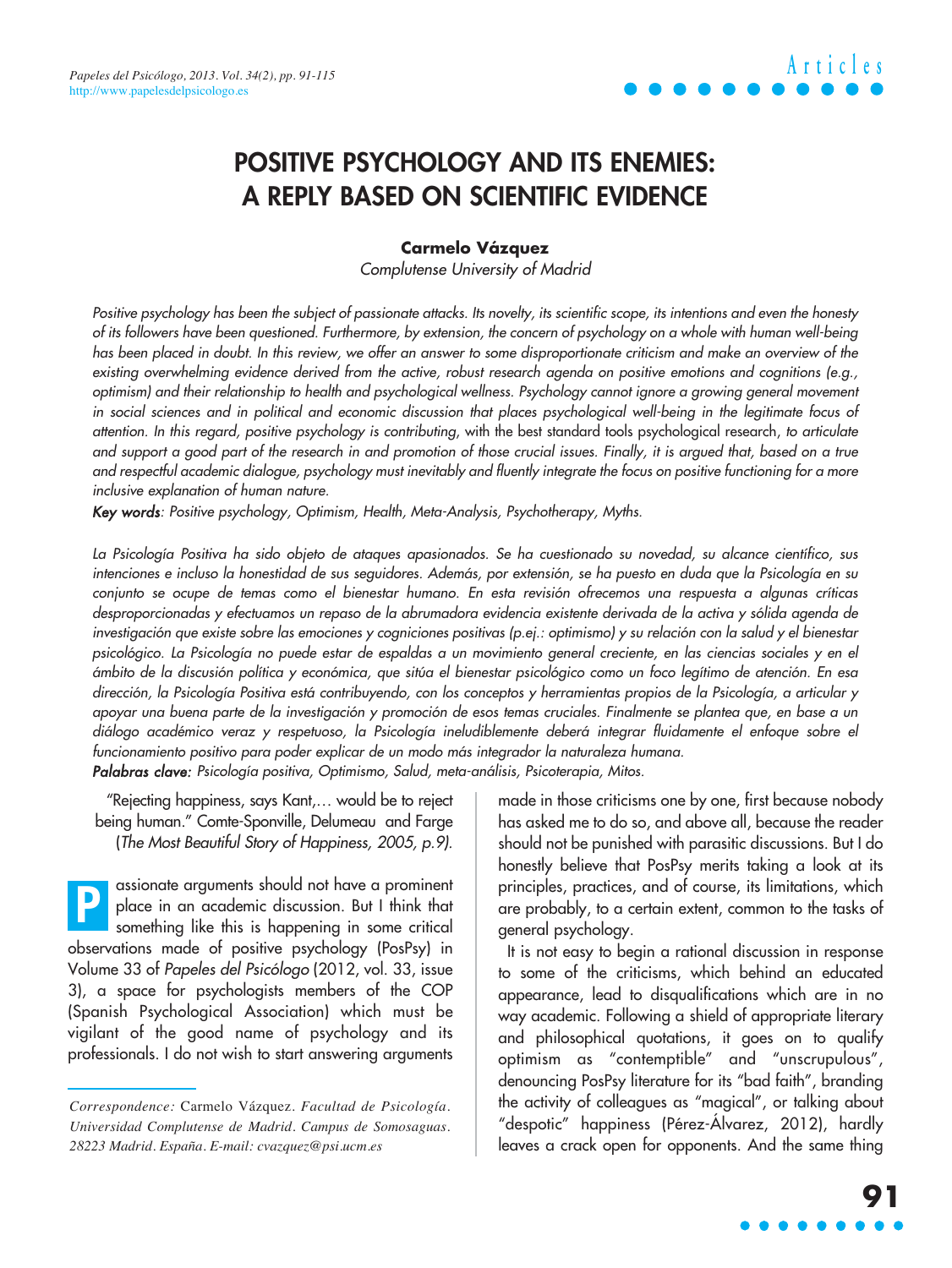happens when its promoters or followers are branded as ignorant or manipulating (Fernández-Ríos and Novo, 2012). These are value judgments that cloud the terrain of discussion, and by the way, could be unnecessarily offensive to many.

Since its origin, there has been criticism of positive psychology by psychologists, from the indefatigable debater James Coyne (Coyne and Tennen, 2010a), to Foucaultian philosophers (Binkley, 2011), experts in literature (Wilson, 2008), psychological therapy theoreticians (Held, 2004), essayists (Ehrenreich, 2009) and specialists in Aristotelian education (Kristjansson, 2010). But it has also had sympathizers, or at least interested spectators, such as Albert Bandura (Bandura, 2011), Philip Zimbardo (Zimbardo, 2004), James Gross (Tamir and Gross, 2011), Ellen Langer (Langer, 2002), Peter Salovey (2002), Susan Nolen-Hoeksema (Nolen-Hoeksema and Davis, 2002), Shelley Taylor (Taylor and Sherman, 2004), John Cacciopo (Hawkley, Preacher and Cacciopo, 2007), David Barlow (Carl Soskin, Kerns, and Barlow, 2013), and Stephen Hayes (2013), to cite some researchers with an admirable career. It is not a matter of making a list of detractors and defenders because this does not necessarily add or detract weight from its arguments, but it can help understand that when PosPsy is pictured as a club of dreamers, when not of defenders of vile interests, which we will return to, the judgment made is as surprisingly blind as it is unfair.

Richard Lazarus (2003a) made one of the first criticisms of PosPsy in a special issue of Psychological Inquiry in which, as a matter of fact, there was space for the pros and cons of that incipient movement to be heard. Anticipating some probable reaction by those who were the target of those criticisms, Pérez-Alvarez (2012) reminded us of a later observation of Lazarus himself (2003b) that those criticized reacted like a stirred up hornets' nest. I admit that the tone of this article would be more one of "pessimistic hornet" than optimistic (according to the classification of these insects made in a fascinating study by biologists Bateson, Desire, Gartside and Wright, 2011). My pessimism derives from the conviction that it is a difficult, if not impossible task, to convince any critic when he leans too far over in an emotional language full of absolute judgments. So this article was born of the conviction that it is going to contribute very little to some passionate voices already positioned against PosPsy.

### **POSITIVE PSYCHOLOGY: A MATTER OF ORIGINAL SINS**

Devaluating the enemy is a practice well analyzed by social psychologists (Zimbardo, 2008). The method is recognizable when right from the start it makes unfavorable humiliating comparisons (Lindner, 2006). Thus, to begin with, nothing better than to make a parallelism between PosPsy and an apparently wellknown bestseller (The Secret) or with the Oprah Winfrey talk shows in the USA (in case the reader does not know her, a popular US television talk-show hostess) (Cabanas and Sánchez, 2012). These two examples would be the new popular representatives of a metaphysical New Thought, in the heart of a dehumanizing ideology of industrial capitalism of which PosPsy would be a natural continuation.

The interesting arguments on the social genesis of "positive thinking" (Cabanas and Sánchez, 2012) are weakened, however, when they become exaggerated. Without denying that there is a convergence between this very American idea of individual betterment and success stories (Tennen and Affleck, 2009; Vázquez, Pérez-Sales and Ochoa, 2013) and positive psychology beginning and taking root in North America, that sociological analysis is incomplete. For example, there are psychological needs (Ryan and Deci, 2001), and basic emotions (Ekman and Freisen, 1971) which research has demonstrated are linked to life satisfaction (Tay and Diener, 2011). So that explaining the rise of PosPsy basically as an expression of a sociopolitical dominant model of thought (or of production) seems to be reductionist.

### The positive and negative knot

If one of the original sins that PosPsy is accused of were that cloudy connection with the quasi-religious tradition of "positive thinking", there are still others that would have to be atoned for. Not the least of which is the use of the terms "positive" or "negative" themselves. It is fair to acknowledge that talking about "positive" psychology is a source of misunderstanding and the origin of much criticism, but it should also be recalled that they have been clarified on numerous occasions (e.g., Vecina, 2006; Hervás, 2009; Sheldon, 2011).

Even talking about positive and negative emotions is furiously criticized (Held, 2004; Lazarus, 2003a; Pérez-Alvarez, 2012; Cabanas and Sánchez, 2012). However,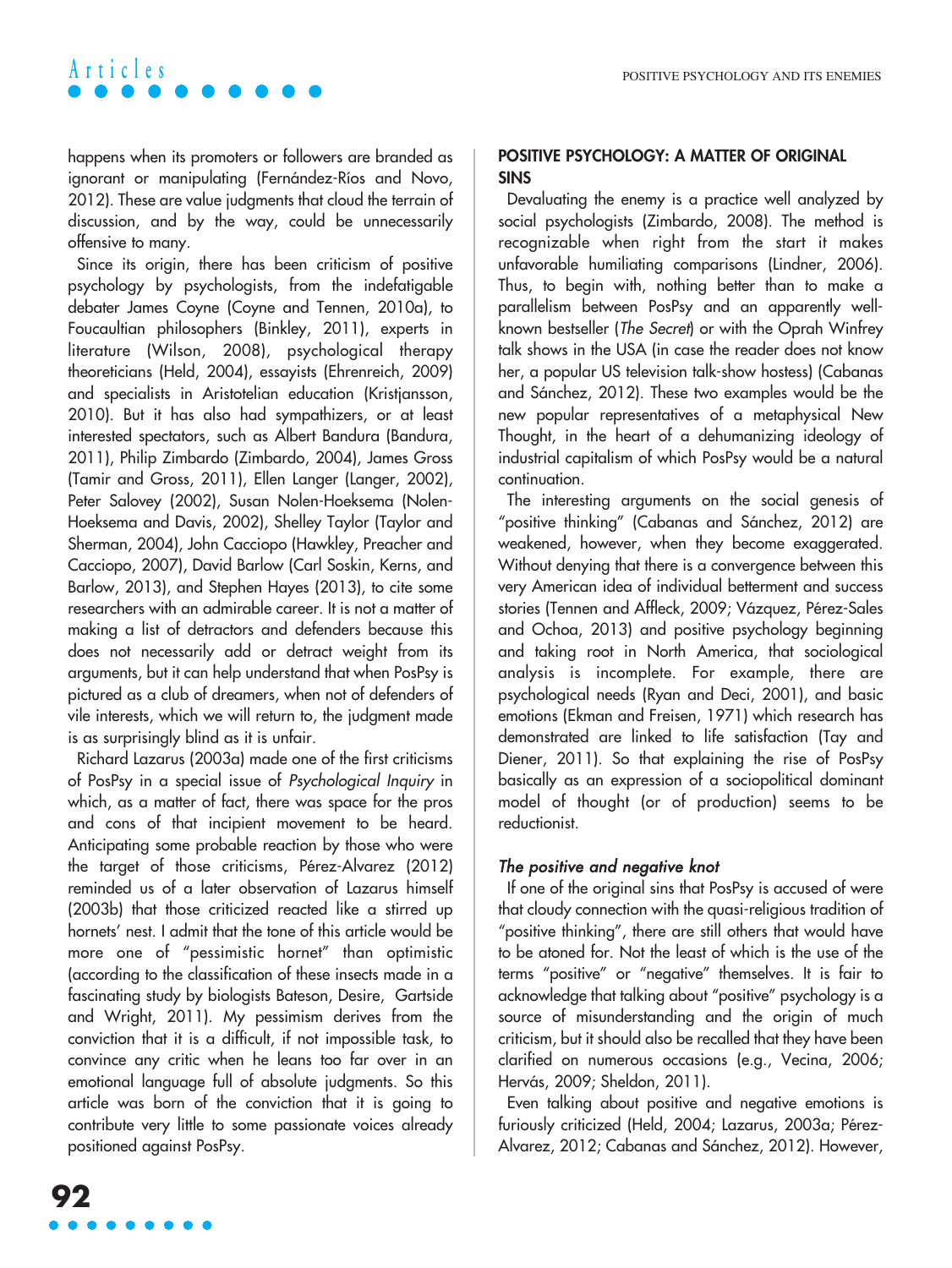all the experts in emotions know that there are no good or bad emotions in a moral or absolute sense and that all of them, pleasant or unpleasant, fulfill a double function of individual control and communication (see Avia and Vázquez, 2011). The extended and already inevitable use of terms such as affect or "positive" emotions basically denote the hedonic component (pleasant or unpleasant) which can lead to emotions and has been described for decades in research on emotional space (Russell, 1980); Watson and Tellegen, 1985). This distinction between positive and negative emotions is a well-established psychological concept validated on psychological (Avia, 1997), neurophysiological (Davidson, 1999; Kringelbach and Berridge, 2009) and phylogenetic (Nettle and Bateson, 2012) bases. So attributing PosPsy with qualification of some emotions as positive and others as negative as if it were a sudden notion is a triviality as repetitious as it is empty.

Similarly, solemnly suggest, after so many decades of research (e.g., Campos, 2003), that the adaptive value or not of emotions depends on context (McNulty and Fincham, 2012) is not news. But this obvious statement is valid, naturally, if it serves as a preformed and deformed image of the contract of the contract of the contract of the contract of the contract of the contract of the co

PosPsy: «It all depends on the context in which they [positive processes] occur and nothing seems to be inherent per se, contrary to essentialism and ingenuity which seem to preside in "happiology"» (Pérez-Alvarez, 2012, p. 189). That accusing finger misses the target. Among other things, from the studies done by those characterized "happiologists" come precisely some of the best studies on the fact that "positive" emotions can occasionally and contextually have negative effects and vice versa (Cohen, 2006; Fredrickson, 2004). Doubtless having this contextual element in consideration is important (Hayes, 2013), and naive readings of "positive" and "negative" as something of inherent value. But this warning is a guide for orientation in any venture in the field of integrating psychology.

With generous and appropriate literary quotations some critics warn that there can be happiness in unhappiness, and that we can enjoy melancholy (Wilson, 2008). I think the validity of these hypotheses cannot be solved from the philosopher's desk. On the contrary, we need a precise scientific approach to tackle those issues. Under what circumstances is sadness a source of satisfaction? What are the limits? This is what a science-minded psychologist should answer. From experimental studies we know that a certain amount of sadness, as long as it is not intense or continuous, can induce more analytical reasoning (Andrews and Thomson, 2009), a more impartial judgment of others (Tan and Forgas, 2010) or a less biased memory (Matt, Vázquez and Campbell, 1992). All of this could help under certain circumstances to make better decisions (e.g., when the result is uncertain or when making an erroneous decision could have a very high cost). But we also know that, in general, high levels of depression or depressive rumination are associated with poorer problem solving (Lyubomirsky Tucker, Caldwell, and Berg, 1999), less memory of specific positive autobiographic events (Romero, Vázquez and Sánchez, in press), or paying less attention to positive emotional stimuli (Sánchez, Vázquez, Marker, LeMoult, and Joormann., 2013). Furthermore, sadness, although at times we can "enjoy" it, is frequently linked to the coexistence of other negative emotions that add a corrosive element to that isolated emotion (Hervás and Vázquez, 2011). This has very little to do with that idealized and literary enjoyment of melancholy.

## Positive psychology: Offering wholesale happiness?

Continuing with a variant of the argument above, although factors such as positive emotions (Xu and Roberts, 2010) and life satisfaction (Diener and Chan, 2011) are associated with greater longevity, both in retrospective and prospective studies, nobody states, at least in the academic arena, that those positive elements are unlimitedly beneficial under any circumstances. For example, it has been known for a long time, and already forms part of the knowledge capital of psychology, that very high levels of positive emotions can have adverse effects (Diener, Colvin, Pavot and Allman, 1991; Oishi, Diener and Lucas, 2007) facilitating, for example, a person's becoming involved in higher-risk activities (Martin et al., 2002). Apart from this, more subjective happiness (Diener, Suh, Lucas, and Smith, 1999), more optimism (Brown and Marshall, 2001), higher self-esteem (Baumeister Campbell, Krueger and Vohs, 2003; Dunning Heath and Suls, 2004), better sense of humor (Martin, 2007), more self-effacing beliefs (Salanova, Llorens and Rodríguez-Sánchez, in press), or receiving more compliments for one's own behavior (Dweck, 2007) is not always associated with better results or more psychological well-being. It is well known that it depends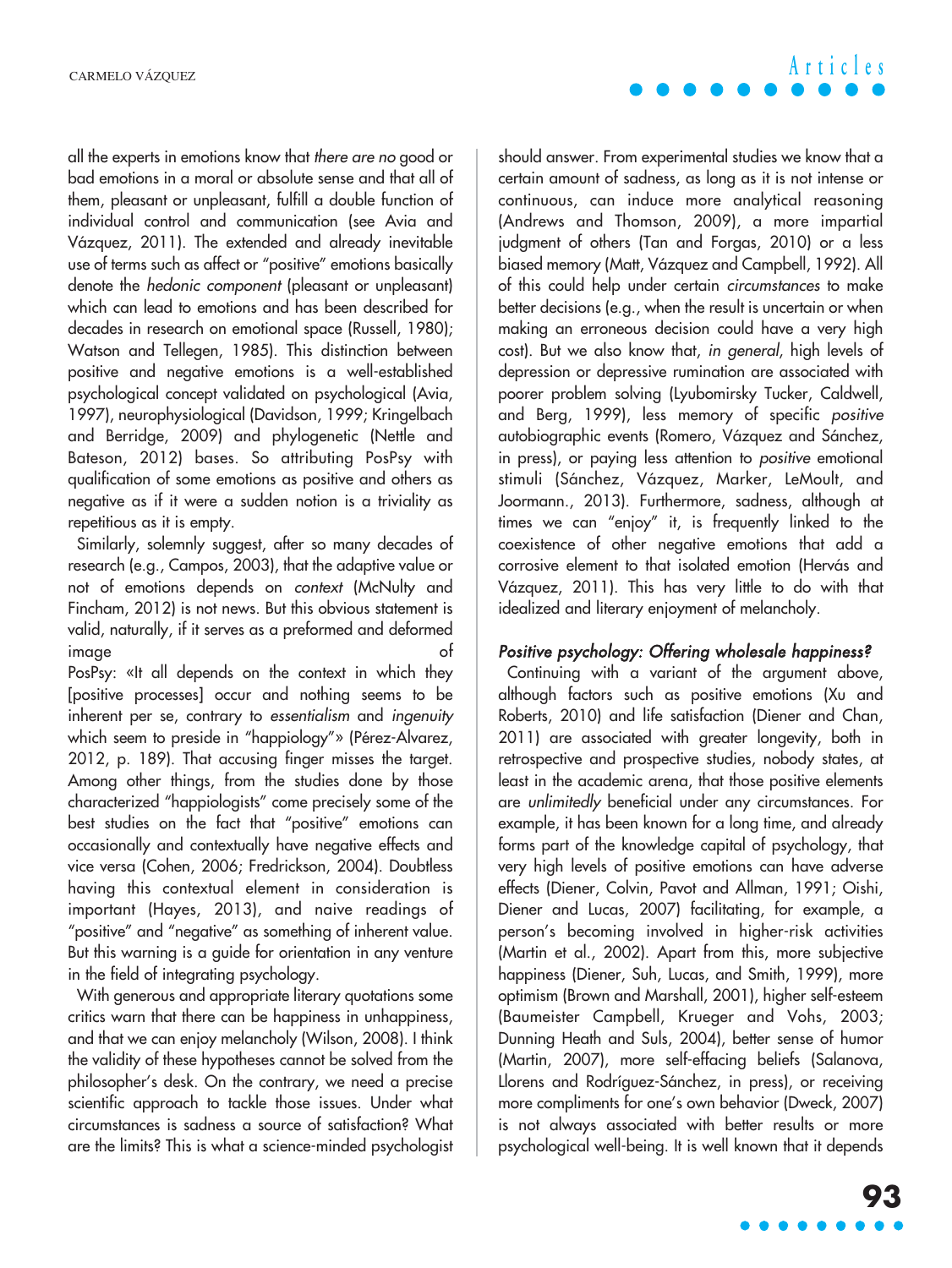on context and other psychological variables present. Similarly, having more choices to choose from, which in principle may seem desirable, can lead to psychological blocking and an increase in discomfort, as convincingly shown by Barry Schwartz, another "naïve" psychologist close to PosPsy issues (Schwartz, 2004, 2009). And to return to the data, a diversity of correlational and experimental studies, precisely by researchers on psychological well-being, have demonstrated that awarding an extremely high value to having an emotional state of happiness has paradoxical effects on mood (Mauss, Tamir, Anderson and Savino, 2011), even feeding feelings of alienation and loneliness (Mauss Savino, Anderson, et al., 2012). So examples that the consequences of positive emotions and cognitions are not necessarily positive are plentiful and well-recognized in PosPsy.

Even positive intervention has to be guided by the idea that maximizing those positive components at all cost can lead happiness to therapeutic failure and to disoriented clinical intervention (Ruini and Fava, 2013). So the subject of the optimal positive dose and its connection with positive or negative results has never been far from scientific research on positive functioning. The idea that Aristotelian virtue, whether superficially or not (let us qualifiers to others), inspires some central motifs in PosPsy leads to the idea of middle of the road (Grant and Schwartz, 2011; Ruini and Fava, 2013) and probably this is a good starting point for directing research related to the optimal dose of emotions, experience, or positive psychological characteristics. For some, recurring to the idea of this inverted "U", or "having to pinpoint it or contextualize it all" leaves us in "psychology as usual" and "it was unnecessary to invent PosPsy for that" (Pérez-Alvarez, 2012, p. 194). For others, on the contrary, it means situating psychological research at the usual boundaries of the science and assists in reasoned direction of their research program (Grant and Schwartz, 2011; Mauss et al., 2011). Can a mature science without nuances or contextualization be expected? Obviously not. That remains for discourse of another kind in which there is room for freewheeling arguments or when absolute ideas are defended.

Research on emotions and well-being is much more complicated than the frivolous image that sometimes emerges in the deforming mirrors of the critics. For example, contrary to the view of idiotic, allow me, reader, to use the adjective, happiness, research has shown that people may prefer negative emotions to positive if the first are linked to long-term goals or agree with vital plans (Tamir, 2009). The same thing happens transculturally: while satisfaction with life is empirically linked to experiencing many positive emotions in individualistic cultures, especially the American (Schimmack, Oishi and Diener, 2002; Tamir, 2009), in Asian cultures, experiencing negative emotions does not conflict with feeling satisfied with life. All this underlines, in turn, the validity of distinguishing between different components of well-being (Fernández-Abascal, 2008; Fulmer Gelfand, Kruglanski et al., 2010; González, Coenders, Saez and Casas. 2009; Kahneman and Deaton, 2010; Oishi, Diener, Napa Scollon and Biswas-Diener, 2004; Vázquez, 2009), although those well-separated differences in the scientific scope are presented to the reader in a jumble or as if they were indecipherable tongue twisters (Pérez-Alvarez, 2012, p. 187).

The childlike view offered of research in positive emotions, like celebrants in a naive psychology, is surprising, when there are so many of these studies generating knowledge on the functional limits and contextual value of those emotions. And this is done in the demanding terrain of scientific research.

### **NOTHING NEW UNDER THE SUN?**

In a frieze in the Caserón del Buen Retiro in Madrid, there is a quote written by Eugenio D'Ors, "Everything that is not tradition is plagiarism." And it would seem, in view of some of the criticisms that have been poured on PosPsy, that it can contribute nothing new. It is undeniable that there is a long tradition already, not only in philosophy, but in psychology, that has coined, used and evaluated many of these concepts (McMahon, 2006). In few areas of psychology that I know of is the same tribute rendered to their intellectual ancestors (e.g., Ryff and Singer, 1998; Kesebir and Diener, 2008; Oishi and Kurtz, 2011) although for some even that is not enough.

How can any attempt be made at innovation in positive functioning? In the recent and remote past of psychology, the idea of a healthy mentality (William James), full functioning (Carl Rogers), positive mental health (Maria Jahoda), or self-actualization (Abraham Maslow) have always been in the discourse, dominant or not, of psychology (Avia, 2012; Joseph and Wood, 2010; Fernández-Ballesteros, 2002).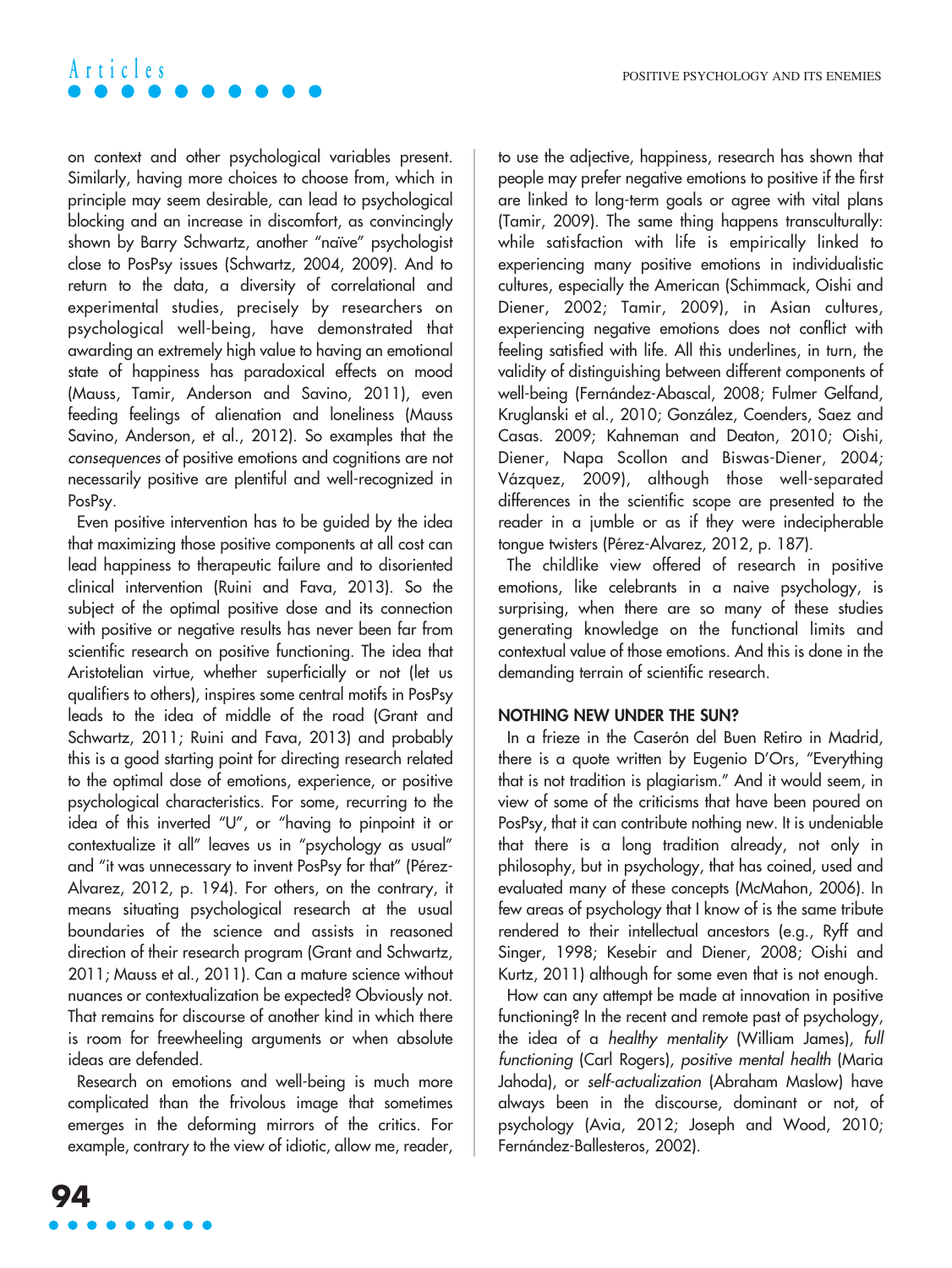However, in view of PosPsy critics (e.g., Fernández-Ríos and Novo,2012), it would seems as if a look at the past exhausted any possibility of psychology using these concepts. In my opinion, what is happening is rather the opposite. Because "passion", just as an example, has been a substantial subject in Greco Latin philosophy (McMahon 2006), should in no way imply that it has drained the flow of what could be studied about it. For instance, Robert Vallerand's research program distinguishing between harmonious and obsessive passions is a good example of this (Vallerand and Verner-Filion, 2013). The same could be said about "recovery" of other subjects that perhaps were never lost on the historic path of psychological research, such as forgiveness (McCullough, Kurzban and Tabak, 2013), gratitude (Wood, Froh and Geraghty, 2010; Emmons and McCullough, 2003), courage (Pury and Woodard, 2009), or generosity to others (Dunn, Gilbert and Wilson, 2011; Aknin et al, in press). Why characterize the study of these subjects as if they were only of interest to a few pious devotees? Or as if they were arcane and included in the book of philosophy already written? Forgiveness or gratitude, for example, are two powerful elements in human transactions and must not remain at the margin of scientific scrutiny, unless we think that given their nature, only philosophic or religious discourse on them is possible.

PosPsy is reprimanded, pointing out that "it would learn a lot" (sic) (Fernández-Ríos and Novo, 2012), from authors such as Saint Augustin, Saint Thomas Aquinas, Adler, Allport, Aristotle, Cicero, Dilthey, Frankl, Heidegger, Horney, Hume, Husserl, Jaspers, Merleau-Ponty, Murray, Seneca, Spinoza and Spranger. Well, so much the better then, to heed the lesson offered us. Thus with a lengthy stream of philosophers' names, Fernández-Ríos (2008, p. 164) explains that almost everything already written and concepts like flow respond to Heraclitus's idea that "nothing remains still, … everything is in a perpetual flow" (sic), something which, he states a few lines fewer on, can be learned fruitfully from the philosophy of Husserl, Zubiri, William James or Bergson. I do not believe that this precisely helps to construct an intelligent dialogue between philosophy and psychology (at least PosPsy) because, just to mention an example, the Heracletian concept has little to do with the idea of psychological flow (e.g., Csikszentmihalyi and Csikszentmihalyi, 1998; Delle Fave, Bassi and Massimini, 2009). Furthermore, to take advantage of the lesson it would be much more useful and enlightening to point out concrete examples of what study in particular could be benefitted from a better historical reading of a specific author and in what way that concrete case could contribute to a better science. Otherwise, this is a declaration as falsely seductive as ineffective. And to work in the terrain of science, that desideratum would have to be translated into operative variables, rigorous methods of measurement and adequate designs that could establish a dialogue with philosophy (Schoch, 2006), but each one with its experience and without employing trivial analogies. That is the terrain of psychology, and of course, also of PosPsy (Sheldon, Kashdan and Steger, 2011).

Anything PosPsy may have new is denied or minimized. Nothing better than snuggling up to subjectiveness itself then. It is entertaining to see that some critics of happiness, denying even that this has any value as a scientific object, feel impelled to offer their own perspective on what the essential ingredients of that dark object of desire are. Only the warm refugee from philosophy and the deficiencies themselves remain. In some cases leisure is recommended (Fernández-Ríos, 2008) or in others unconditional surrender to the principles of the Spanish philosopher Gustavo Bueno (Pérez-Álvarez, 2012). All of these paths, recurring to leisure or to the opinions of this philosopher, are feasibly on target for illuminating and widening knowledge on human well-being. But as a psychologist, I would expect that programmed studies grounded in data be derived from them (see Pressman and Cohen, 2005). If not, in effect, we will have more of the same and it is not surprising that this generates a cynical view in some critics, convinced beforehand that nothing can be contributed that goes beyond what we have already known since the Greek classics.

PosPsy is also accused of ethnocentrism (Christopher and Hickinbottom, 2008) because it attempts to be a "universal science" (sic) (Fernández and Novo, 2012) based on findings of participants in wealthy industrialized western societies. I do not know how many studies on the psychology of jealousy, cognitive therapy of panic, or acceptance and commitment therapy, to provide a few examples, have been generated in non-Western settings. But PosPsy is one of the areas in which there is the most quality thought and research on cultural differences,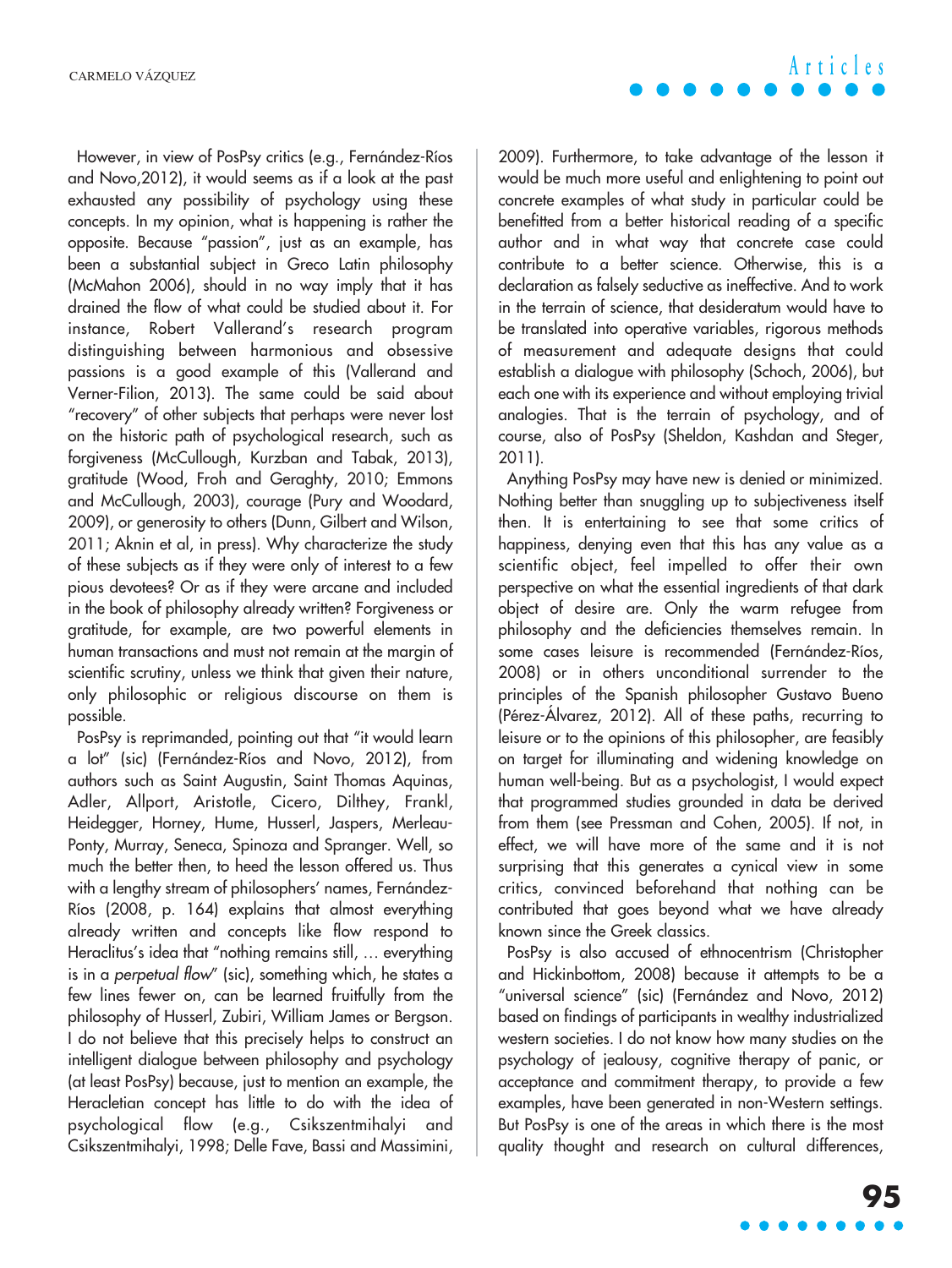creating publisher series of books dedicated specifically to it (e.g., Cross-Cultural Advancements in Positive Psychology, directed by Prof. Antonella Delle Fave for Springer publishers), the continuous publication of studies which put universal normative ideas in question (see, almost at random, any issue of the Journal of Happpiness Studies, the Social Indicators Research) or publication of results of careful transcultural studies (e.g., Diener and Suh, 2000; Diener, Helliwell and Kahneman, 2010), which is not a common practice in almost any other area of psychological research. There is also much evidence that psychological factors, such as, let's say optimism (Solberg and Segerstrom, 2006) or the need for selfacceptance (Heine, Lehman, Markus and Kitayama, 1999), do not have the same weight on health or wellbeing in all cultures. None of this is concealed and there are no particularly naïve positions among researchers in concepts such as happiness or well-being, but, on the contrary, they promote the most rigorous analysis possible of any transcultural differences.

### **POSITIVE PSYCHOLOGY: SINISTER ALLY OF INDIVIDUALISM AND CAPITALISM?**

One pompous accusation of positive psychology arduously defended by some postmodern philosophers (Binkley, 2010), to which some critics join in on without scrimping on praise (Cabanas and Sánchez, 2012), is the idea that PosPsy is a bastard product of capitalism and the free market. There are no savings on long-winded criticisms to unmask the enemy. It is stated that under the well-intentioned puerile goal of studying psychological well-being, hides a moral agenda that contributes to human alienation (see Cabanas, 2011). With a neoliberal policy agenda, what would characterize PosPsy is "its link to the status quo, with all its inequalities and abuse of power" (Ehrenreich, 2009, p. 170). And just so the sentence of this judgment remains quite clear: "Its intended scientific character may be more than anything else a scientismist label. One way of covering up its ideological character within traditional positive thought and current consumerist capitalism" (Pérez-Alvarez, 2012, p. 183)<sup>1</sup> And in an almost identical manner, Cabanas and Sánchez (2012) suggest that PosPsy relies on "a model of positive individualism" and "is wrapped in scientific discourse as a guarantee of objectiveness and truth" (p. 173). The origin of this authority for giving patents on moral behavior or scientific legitimacy is not well understood.

This view, which reminds us too much of all that about a Jewish-Masonic conspiration to flatten the Franquist democratic opposition, is more an easily digested general cliché than what the majority of PosPsy research responds to. One of the reasons that Seligman and Csikszentmihalyi (2000) provide for the historical failure of humanist psychology was having too individualist a view of the human being and scant connection to the common welfare. Now, paradoxically, just the same thing is attributed to PosPsy, accusing it of having an underlying individualist discourse which exempts it from any social transformation, because everything is "within the individual" (Binkley, 2010).

This reiterative idea of an underlying individualist model is probably shared with the assumptions of other approaches (from cognitive psychology to psychoanalysis, or evolutionist psychology), something that the critics cited acknowledge. But here also they dodge PosPsy theoretical thought and construction in which the intrinsically social nature of human well-being is repeatedly underlined (Seligman, 2012; Swxi and Ryan, 2001; Ryff and Singer, 1998; Fredrickson Cohn, Coffey, Pek and Finkel, 2008; Kesebir and Diener, 2008), incorporating even symbolic links with community or sense of belonging (Keyes, 2007; Blanco and Diaz, 2007). Few times, within academic psychology discourse have so many elements been introduced that have to do with human transactions (love, gratitude, forgiveness, or generosity) which are probably essential to understanding human well-being (Snyder and Lopez, 2002; Oppenheimer and Olivola, 2009). So in spite of many in the academic environment, faced with the view of its founding radical individualism, PosPsy is allowing subjects as ignored as they are essential to understanding human nature to find their place (Hayes, 2013).

Perhaps it would be advisable to stop and consider the facts a little more and sensationalist diatribes less. There are few areas in social science research in which, like positive psychology, internal contradictions in the current economic system and underlying discourse on materialism have been

<sup>&</sup>lt;sup>1</sup> It is interesting that contrary to these accusations of PosPsy being outside of genuine science, other criticisms, which are applauded (e.g., Held, 2004), accuse it of just the opposite: of adopting a positivist perspective far from post-modern constructivist sensitivities. Anything goes for criticism.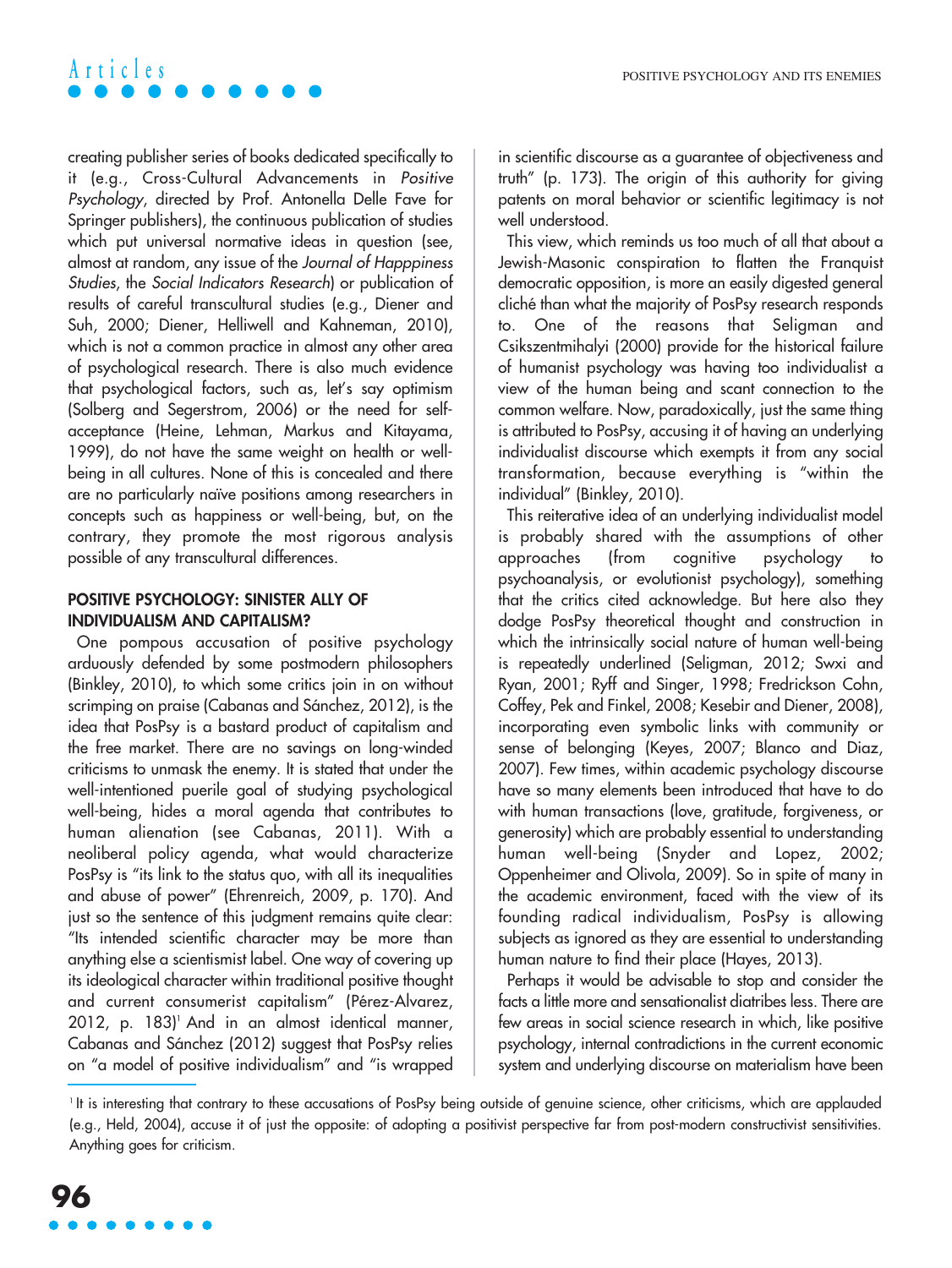manifested. Available measurements of well-being, of which there is a sufficiently solid body (Lopez and Snyder, 2003; Ong and Dulmen, 2007), have shown the relatively scant contribution of money to increasing citizens' emotional well-being (Diener and Seligman, 2004). The belief that money is a source of personal well-being has become, according to Daniel Kahneman, Nobel Prize in Economy and very near to PosPsy, a harmful collective illusion (focusing illusion) (Kahneman, Krueger, Schkade, Schwarz and Stone, 2006). The crucial debate on the role of money and materialist values of well-being is not new (Kasser and Ryan, 1993), but much correlational research is being added, if not experimental, more related to PosPsy (Aknin, Barrngton-Leigh, Dunn, Helliwell et al., in press; Dunn et al., 2008, 2011; Oppenheimer and Olivola, 2011). It would be an unnecessarily rhetorical question to ask whether this is relevant or not to psychology.

There are many studies that demonstrate that the measures of subjective well-being are indicators sensitive to social inequality (Alesina Di Tella and MacCulloch, 2004; Wilkinson and Pickett, 2009), poverty (Deaton, 2008), or liberty (Veenhoven, 2004). In fact, recent studies have empirically tested that there is a positive correlation between systems of progressive taxation and greater well-being of citizens (Oishi Schimmack and Diener, 2012). In any case, for some authors, PosPsy is in itself an important vector of social transformation (Biswas-Diener, Linley, Givindji and Woolston, 2011) and a mainstay of more effective intervention in community development (Murray and Zautra, 2012) or in extreme situations such as poverty or the effects of armed conflict (Veronese Natour and Said, 2012). As Albert Bandura recently showed in an observant perspective on positive psychology, "Millions of people are living under humiliating conditions in social systems that marginalize them and deny them any hope, freedom or dignity. Agentic psychology also works on improving people's well-being and enabling them to make social reforms to improve the quality of their lives" (Albert Bandura, 2011, p. 12).

### **POSITIVE PSYCHOLOGY: BANNED FROM PARADISE**

It is possible to be against the study of psychological well-being and consider it a waste of time or a trivial, **Articles**

even frivolous exercise of psychology. But some go further, and awarding certificates of pure scientific and moral lineage, dictate their unappealable sentence: "PosPsy continues to be a science without heads or tails" and "if the cart is taken away, they are not even useful or beneficial" (Pérez-Alvarez, 2012, p. 189). It is definitely not that way and there are arguments in both basic and applied science that contradict that biased conclusion.

Abounding more in the argument: "There do not seem to be any historic or scientific, or epistemological criteria that back it" and "It is founded mainly on an insufficient correlational method" (Cabanas, 2011, p.280). Criticism even rises in tone still more, attributing PosPsy with "methodological insufficiencies (erroneous attributions of causality, lack of more longitudinal studies, excessive confidence in the correlational method and in self-reports, difficulty in measuring emotions, etc.)" (Cabanas and Sanchez (2012, p. 174-175)<sup>2</sup> Not only is it denied any possibility of innovation, but advises us that, "If by any chance something seems original and innovative, it is the product of a severe and unjustifiable distorsion, manipulation or ignorance of history in general and psychology in particular" (Fernández-Ríos and Novo, 2012) [italics by author]. There is no escape then, and the moral quality of these positive psychologists well justifies their expulsion from that idyllic Valhalla of psychology that a bunch of distorters, manipulators or ignoramuses have now come to stir up. If nothing original is created, bad. But if it is, even worse. The panorama painted is really black and since the slur has been unveiled by zealous guardians of the truth, the Association of Psychologists and the scientific community would do well if they were demanding and employed strict ethical criteria, expelling those who sympathize with and even less, those who enlist in a movement of magicians.

I would suggest to some critics that to make their voices more effective and credible it would be advisable not to exaggerate the misdeeds of the opponent. And at the same time, I would ask them to be respectful, at least in public, of PosPsy actors. It seems to be a capricious creation of ignoramuses and distorting demiurges (read Mihaly Csikszentmihalyi, Martin Seligman, Ed Diener, Barbara Fredrickson, Sonja Lyubomirsky, Chris Peterson, Daniel Kahneman, Sheldon Cohen, etc.) who in a fit of

<sup>2</sup> And speaking of attributional errors, Cabanas and Sánchez (2012, p.178) attribute a quote intended to ridicule to Prof. Gonzalo Hervás and myself, but actually belongs to other respectable colleagues.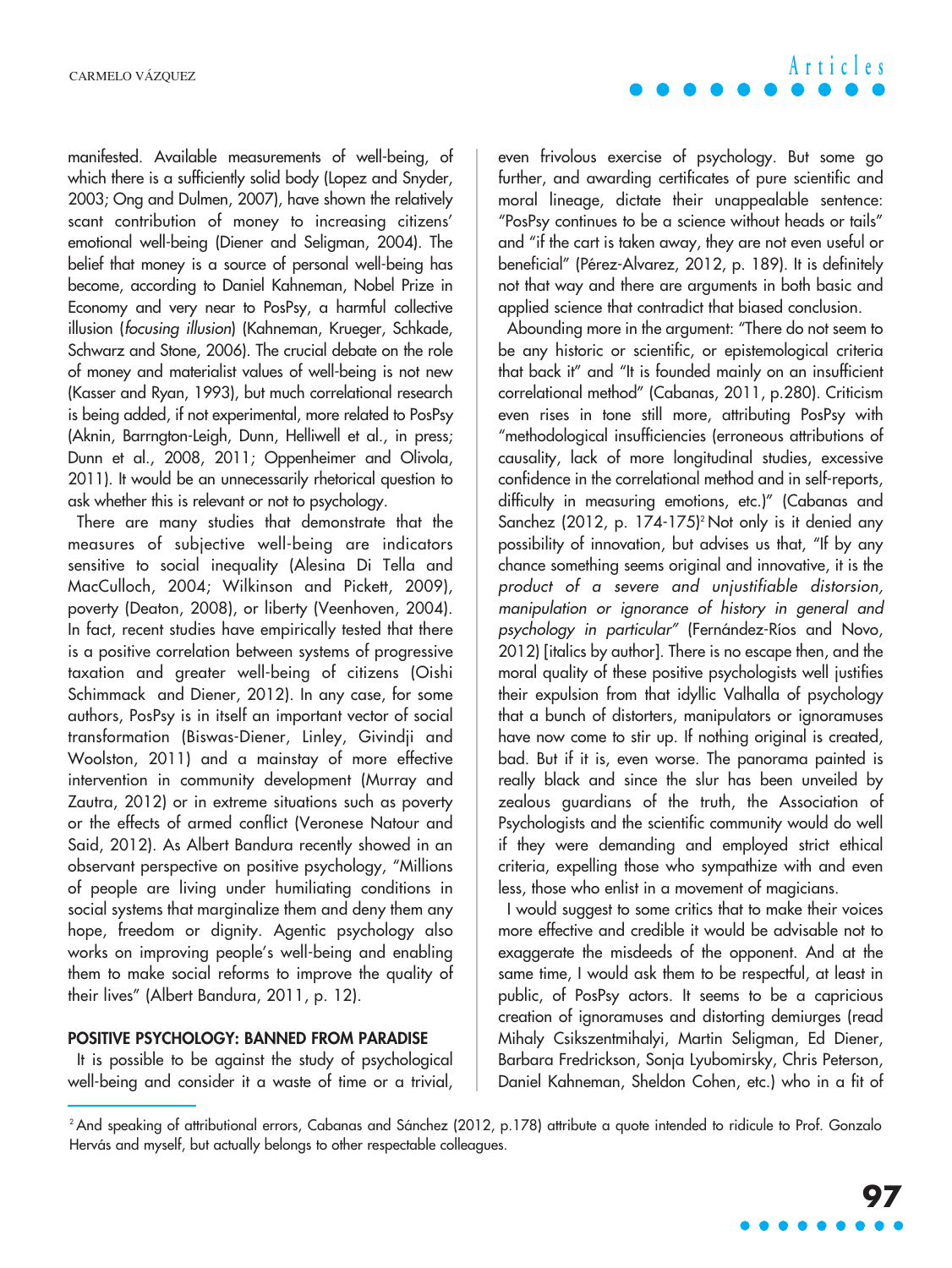reason, or, what is worse, moved by concealed interests, decided to create a schismatic and "separatist" movement in Psychology (Held, 2004; Pérez-Alvarez, 2012). No more nor less<sup>3</sup>. The reader should know that in March 2013, Ed Diener, one of these "separatist" leaders and first President of the International Association of positive Psychology (IPPA, 2007-2009), received the William James Prize for his Contributions to Psychology, awarded by the prestigious American Psychological Society (APS), a society made up mainly ot researchers and academics $^{\scriptscriptstyle 4}$ , not to mention Martin Seligman, whose scientific quality is unquestioned and is one of the most influential psychologists in the recent history of psychology (Gilham, 2000).

The critical spiral ascends with a light load, happy with itself, to the point of stating that it has "been forming a network of academics who have been joining the powerful PosPsy industry [which] is not only a prolific source of high-impact scientific publications, projects with public and private funding, master's degrees, etc., but also feeds on, and at the same time strengthens, the profitable industry of popular and self-help books, coaching and personal growth courses, talks at companies on developing human potential, etc.," (Cabanas, 2011, pp. 280) [italics by author]. Thus PosPsy would be in orbit around a gigantic academic and professional business that would in fact be accomplice in conning thirsty masses with evangelizing messages.

In the face of this fantasy scenario, what reality offers is the presence of honest scientists who are struggling with the best of their intelligence to publish in the best academic journals in the world, not in parish vehicles or in friendly magazines, and to finance their projects with the same arms and rigor as in the rest of science. To create an image of obscure privilege is as unfair as it is false. The work of many Spanish and international authors who measure the value of their work in the best journals (Science, Lancet, Journal of Personality and Social Psychology, Emotion, Psychological Bulletin, Nature, Psychological Science, PANAS, Journal of Applied Psychology, Clinical Psychology Review, etc.) to spread their results on psychological well-being is worthy of my respect and intellectual admiration. That is the terrain in which quality research plays on. Nothing further from "a science without heads or tails" (Pérez-Alvarez, 2012, p. 189), although we acknowledge that some may not like it.

As if those disqualifications of the scientific status of the study of well-being and its researchers were not enough, it is advised with severity concerning the present and future work of psychological research on such abject matters. Thus it is suggested that, "it would a shame for such findings to be blessed by National Agencies and funded with public monies, and for new generations of psychology research to believe that it is of interest to study and find associations between satisfaction, well-being and feeling good" (Pérez-Alvarez 2012, p. 187)<sup>5</sup>. And it there was not already enough shooting, we are advised beforehand of the failures that such research is bound to have and the opinion which any project on these subjects (appropriately ridiculed) should merit. I hope that the projects which I personally as a researcher could present to public competitive programs would be evaluated by more impartial judges. And above all, I encourage those new generations of researchers to consider that there may be nothing more serious than to study the nature of human well-being, and not to let themselves be intimidated by threats about the integrity and feasibility of what they do, or the risk of being expelled from the temple of wisdom.

### **POSITIVE PSYCHOLOGY AND HEALTH: A USELESS VENTURE?**

Some critics concentrate decisively on the relationships between health and positive psychological variables

<sup>&</sup>lt;sup>3</sup> Karl Popper wrote his book, "The Open Society and its Enemies," to whom the title of this article is in debt, as an allegation against the philosophic defenders of totalitarian ideas. Reading such integrational descriptors as "separatism", "schism", it would be better to recall that as Popper wrote, "The enemies of freedom have always charged its defenders with subversion" (1962, P.96).

<sup>4</sup> In 2012, Ed Diener himself also received the American Psychological Association (APA) Award for Distinguished Scientific Contributions, and was elected member the American Academy of Arts and Sciences.

<sup>&</sup>lt;sup>5</sup> Incidentally, this author alludes to a study done by CocaCola, data from which have been analyzed by a team from the Complutense University. Some of its results are in fact not trivial, in spite of what the critic may think, since it is the first time that a representative national study establishes the differential weight of life satisfaction separately for psychological and physical problems (Vázquez et al., 2013).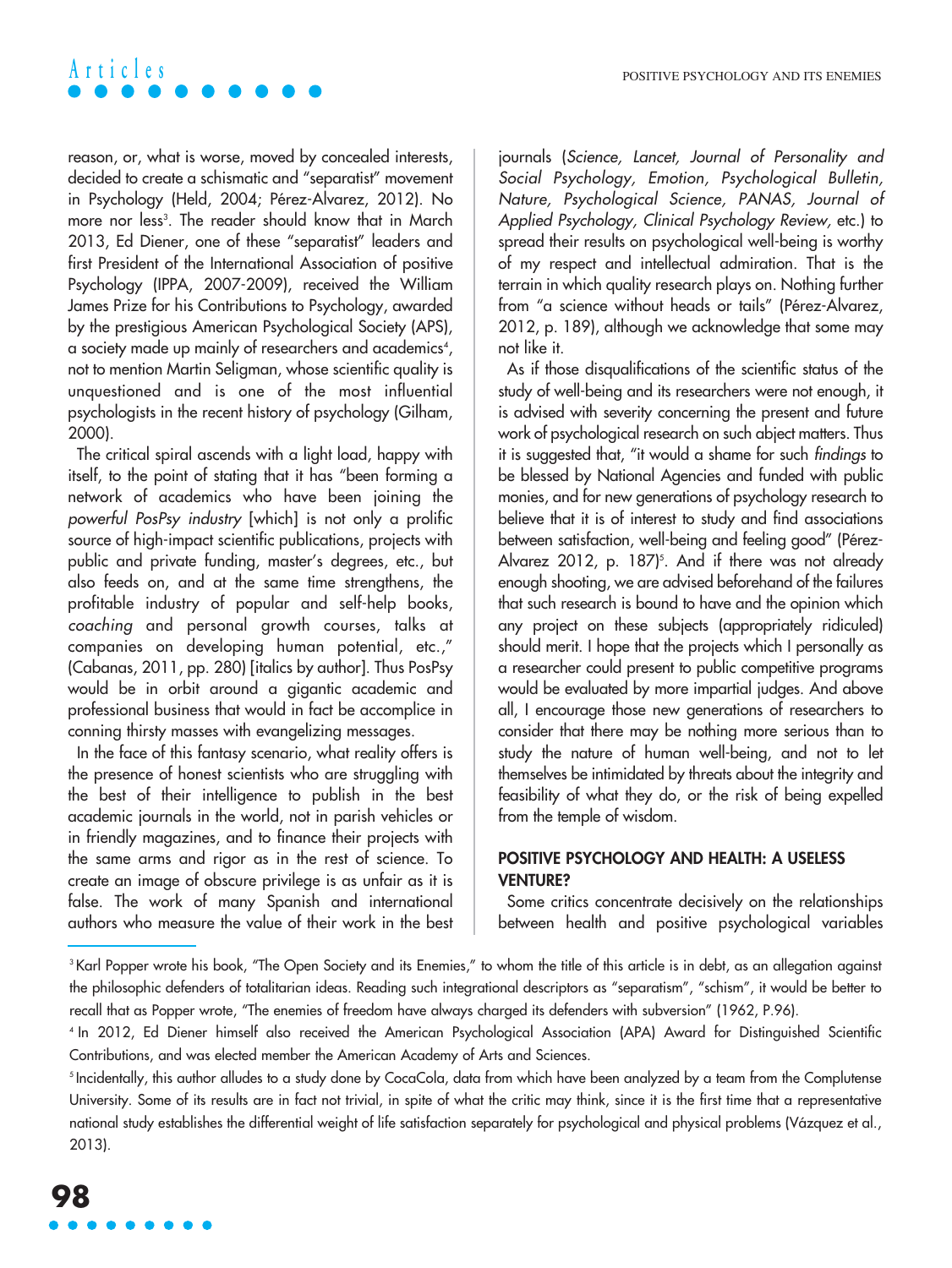(Pérez-Alvarez, 2012). And to do this they faithfully follow the outline and content of the criticism poured on them by Coyne and Tennen (2010). After demandable equanimity, we miss some echo of the answer to those criticisms given by Aspinwall and Tedeschi (2010) published in the same journal (Annals of Behavioral Medicine).

We are assured that "the information (propaganda) about PosPsy and cancer now work like legends in the movement" (Pérez-Alvarez, 2012, p. 190). But contrary to this supposed "propaganda", as suggested by Aspinwall and Tedeschi (2010), there is nothing in the scientific literature related to positive Psychology about any statement on the "curative" power of optimism. In fact, optimism, as revealed in the meta-analysis by Rasmussen, Scheier and Greenhouse,. (2009) (see Table 1) does not lower mortality related to cancer, but such other aspects as anxiety, sorrow, adherence to treatment, etc., which are very important in the management and evolution of many medical conditions (including cancer). Another thing may be popular reading or news, or the collective imagination (Ehrenreich, 2009). But what are we really talking about? When optimism, like well-being, or happiness, is said to "lack any scientific or philosophical basis to solidly sustain it," (Pérez-Alvarez, 2012, p. 183), it is simply a hyperbolic opinion that does not hold to cumulative evidence by standard scientific activity (Diener et al., 1999; Carver and Scheier, 2010; Bok, 2010).

Repeating Coyne, Tennen and Ranchor's argument (2010), Pérez-Alvarez (2012) states that, "Although studies show that pessimism predicts health as well as optimism, only optimism is exhibited… Although the mean effect size between optimism and health was 0.14 and between pessimism and health was 0.18, the title and emphasis of the article is 'optimism and physical health' (Rasmussen, Scheier and Greenhouse, 2009) (p.190). In reality, if the original meta-analysis of Rasmussen et al. (2009), recognized researchers in psychology of health, is read, they are found to be very cautious in their conclusions. Although the difference between optimism and pessimism is not statistically significant, which suggests the need, based on data, of breaking down the effects of the two variables (optimism and pessimism) in psychology, and measure those two aspects separately in studies that wish to evaluate their impact on health (see Joseph and Wood, 2010); Winefield, Gill, Taylor and Pilkington, 2012). Something as reasonable as this, and as carefully argued, is ridiculed in the criticism by suggesting that, "the notion that being an optimist improves health is already a mantra in promoting research on PosPsy intervention and in marketing PosPsy as a business (Coyne et al., 2010)" (Pérez-Alvarez, 2012, p. 190) [italics by author]. The balanced, scientifically constructive tone of Rasmussen et al. make this criticism, without entering into other assessments, as imprecise as it is disproportionate. Why that biased interest in offending the role of variables like optimism in health with such absolute and selfcomplacent opinions?

But more than entering into particular studies on the relationships between health and positive psychological variables, it is better to look back at some of the major meta-analyses done with this type of "positive" variables and in which literally tens of thousands of participants took part. The results (see Table 1) offer a relatively consistent pattern of the beneficial role, which in general, is associated with variables like optimism, satisfactory social relationships, perception of benefits, etc.) and results related with health, such as mortality (Chida and Steptoe, 2008; Holt-Lunstand, Smith and Layton, 2010), physical health indicators (Howell et al., 2005), or extent of recovery from physical illness (Lamers, Bolier, Westerhof, Smit and Bohlmeijer, 2011).

These meta-analyses, and in general the examination of the abundant data existing (Vázquez Hervás, Rahona and Gómez, 2009), reveal that the relationships between positive variables and health cannot be dispatched with offhand disqualifying remarks or incendiary declarations. Helping to separate with cautious analyses and wellgrounded results, as these studies do, is in fact our task as responsible scientists, committed to the mature development of scientific activity in psychology.

### **POSITIVE CHANGES AFTER ADVERSITY: A WELL-KNOWN FRAUD?**

Another of the areas in which Coyne and Tennen (2010) make cruel criticism is research on the perception of benefits to adversity and post-traumatic growth. The criticism is again out of proportion. These authors show beyond doubt that "positive psychology has failed, we believe miserably, in its approach to the study of growth after adversity" (p.24). What happens, Spanish readers are taught, is that "PosPsy lacks a basis for understanding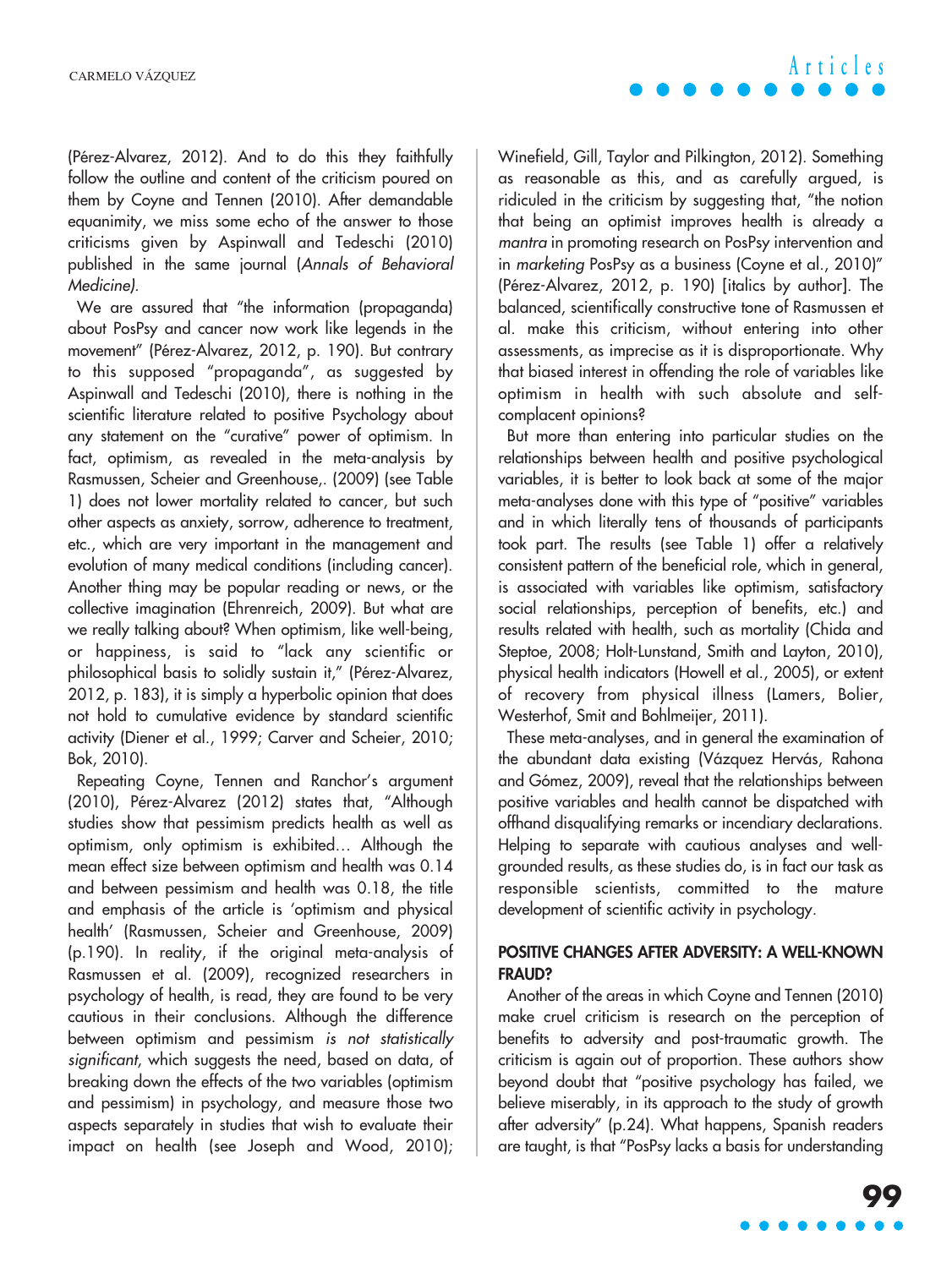### **TABLE 1**

#### **META-ANALYTICAL STUDIES OF THE RELATIONSHIPS BETWEEN PSYCHOLOGICAL WELL-BEING AND HEALTH Authors (year) Journal** Chida and Steptoe (2008). Psychosomatic Medicine Hegelson et al. (2006). Journal of Consulting and Clinical Psychology Holt-Lunstand et al. (2010). PLOS Medicine Howell, Kern and Lyubomirsky (2005) Health Psychology Review Lamers, Bolier, Westerhof, Smit, and Bohlmeijer (2011). Journal of Behavioral Medicine Luhman et al. (2012). Journal of Personality and Social Psychology Lyubomirsky, King and Diener (2005). Psychological Bulletin Moskowitz et al. (2009). Annals of Behavioral Medicine Solberg and Segerstrom (2006). Personality and Social Psychology Review Vatne and Bjorkly (2008). Clinical Psychology Review **Nº of studies (Nº participants)** 70 studies (35 with healthy population, N=1,742; 35 with population with illnesses, N=826) 87 cross-sectional studies (N=From 1,717 to 8,431 depending on the dependent variable analyzed) 148 studies (N=308,849) 150 studies (N=44,159) 17 studies (N=12,744) 188 studies (N=65,911) 225 studies published and 11 Ph.D. theses (N>275,000) 84 studies (N=30,133) Relationships between optimism, pessimism 48 studies (N=11,629 42 studies (N=6,774) **Aim of the study** Impact of well-being with state measurements (i.e., positive emotions) and trait (e.g., optimism, sense of humor, life satisfaction) on mortality. Includes observational, prospective and cohort studies. Perception of benefits after suffering from some severe physical or psychological condition Impact of quantity and quality of social relationships on risk of mortality. Impact psychological well-being in health target indicators. (Includes longitudinal and experimental studies). Impact of emotional well-being (i.e., positive affect and life satisfaction) on recovery from physical illnesses and survival from physical illnesses. Only prospective studies (mean follow-up: 4 years). Impact of life events important on emotional and cognitive psychological well-being (life satisfaction). Only longitudinal studies. Analysis of the bidirectional impact between psychological well-being (subjective happiness, life satisfaction, or eudaimonic well-being) and different domains functioning (e.g., work performance, social relationships, health, prosocial behavior, creativity, conflict resolution). Includes cross-sectional, longitudinal and experimental studies. and physical health. Cross-sectional and longitudinal studies. Relationship between dispositional optimism, confrontation strategies and psychological adjustment. General well-being in unhospitalized people with severe mental disorders **Results** General mortality reduced associated woth psychological well-being in the healthy population (RR=0.82) but not in the population with illnesses (RR=0.98). In the population with illnesses, psychological well-being was associated with lower mortality in patients with kidney failure and in patients with HIV+ Psychological benefits associated with less depression and independently more psychological well-being. Unrelated to anxiety or general discomfort. Those who have better interpersonal relationships have 50% more likelihood of survival (OR = 1.50; CI 95%: 1.42-1.59). Psychological well-being has a significant impact (r=0.14) on target health variables in short (r=0.15) and long term (r=0.11). The positive impact is higher on the immunological response and tolerance to pain. There are no significant relationships with cardiovascular reactivity. Low predictive capacity, but significant between well-being and recovery  $(RR=1.14)$ . Impact of diverse types of life stressors on aspects related to work performance. Life events, especially when they are repeated (e.g.: unemployment) have a significant specific impact on the trajectory of well-being. Emotional well-being (subjective happiness, positive emotions and life satisfaction) predicts functioning in various domains. The effect sizes are varied depending on the results and type of study. The mean effect size (ES) between optimism and physical health was 0.17 (95% CI: 015-0.20). The ES was higher for subjective measurements of state of health (ES=0.21) than for objective measurements (TE=0.11) and higher for cross-sectional studies (ES=0.22) than longitudinal (ES=0.12). Optimism was significantly associated with better results in: mortality and survival rates, physiological and immune markers, physical symptoms, pain and pregnancy. No significant differences between ES of the relationships between optimism and health (ES=0.14) or pessimism and health (ES=0.18). Optimism is positively associated with direct stressor or derived emotional management strategies (r=.17) and negatively with avoidance strategies (r=-.21). Optimism is also associated with more flexible use of strategies. The relationships are stronger in studies in English-speaking countries. Significant association of well-being with different types of mental disorders. Well-being is strongly associated with Leisure and Social Relationships, but not with such aspects as Personal Safety or Employment. Clinical depression is the symptomology most associated with less well-being, but explains less than 29% of the variance. Note: RR=Relative Risk; OR=Odds ratio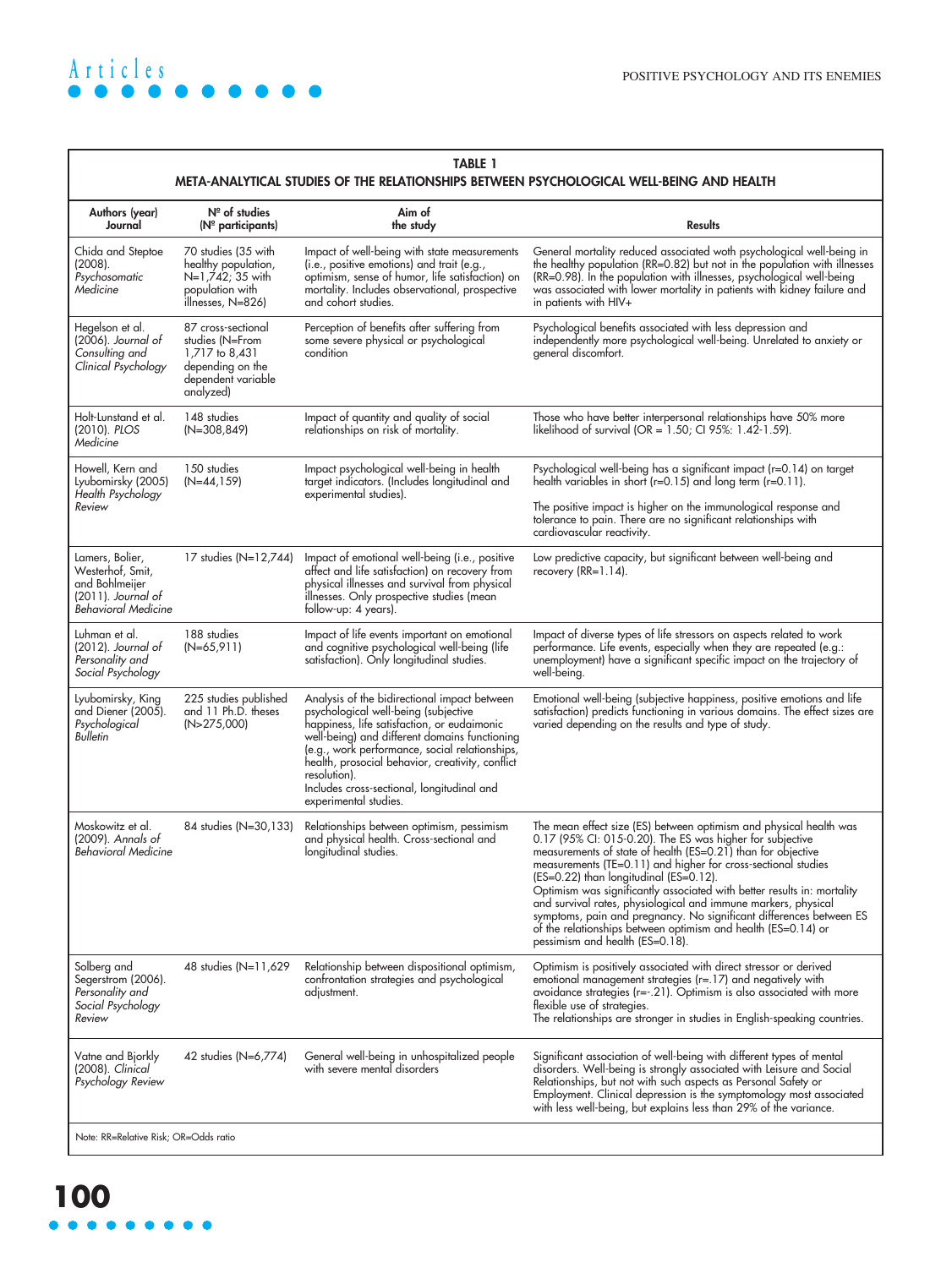the phenomenon and prospective studies that demonstrate it, insisting on them with more faith than evidence" (Pérez-Alvarez, p. 190).

Phenomena such as positive change after adversity are not new observations in the history of humanity (Prieto-Ursúa, 2006). What is new, whoever may regret it, and this is what is relevant, is that there is empirical research on them (Tedeschi and Calhoun, 2004; Joseph and Butler, 2010). This area is, as a matter of fact, one of the terrains where research on coexistence of positive and negative aspects, or of psychopathological symptoms and strengths are naturally integrated, very far from that supposed, "positive extremism" (Larsen et al., 2003; Calhoun and Tedeschi, 2006; Páez Vázquez, Bosco et al., 2011; Vázquez et al., 2005, 2008; Vázquez and Hervás, 2010; Zoellner and Maercker, 2006).

Let us return, again, to the data. In their meta-analysis on the perception of benefits derived from adverse conditions (severe illness, loss of dear ones, terrorist attacks, natural disasters, etc.), Helgeson, Reynolds and Tomich (2006) found that from 50-60% of people perceive some type of benefit from it. Although further progress in understanding this type of phenomena is still required (Ochoa et al., 2013), limiting its transcultural validity (Vázquez and Páez, 2010; Vázquez, Pérez-Sales and Ochoa, 2013) and using means of measurement that go beyond self-recording (Cho and Park 2013), disqualifying the scope and importance of the phenomenon is a generalization which does not correspond with an analysis of existing evidence. Fortunately, it is an area full of complicated conceptual and methodological challenges for which researchers have been profiling rigorous knowledge, subjected to the best standards of scientific production in psychology (Joseph and Butler, 2010; Park, 2010; Sumalla, Ochoa and Blanco 2009). Therefore, it is not a matter of naïve scientists mesmerized by the positive.

### **POSITIVE INTERVENTION: THE APOTHEOSIS OF COMMON SENSE?**

Consideration of emotions and positive cognitions by psychology, including clinical, is a growing need recognized by different approaches and relevant authors. There is overwhelming and still growing evidence that positive and negative affect are involved differently in different psychopathological problems (such as depression, social phobia and schizophrenia, among others), in both adults (Watson and Naragon-Gainey, 2010; Kashdan, Weeks and Savostyanova, 2011) and adolescents (Gilbert, 2012). This includes an interesting proposal on clinical intervention based on positive emotions from a transdiagnostic perspective by David Barlow's group (Carl et al., 2013).

As already reviewed elsewhere (Vázquez, Hervás and Ho, 2006; Vázquez Sánchez and Hervás, 2008), interventions specifically directed at promoting improvement in emotional well-being in people without psychological problems can be traced to studies by Fordyce in the eighties. And naturally, there are many interventions and clinical techniques founded in psychology (e.g., therapies based on activation, on pleasant activities, etc.) which have common hubs with current PosPsy interests (e.g., Mazzucchelli and Kane, 2010; Layous Chancellor, Lyubomirsky et al., 2011).

But the untiring criticism of the whole already warns those who unwarily think that it is a fertile ground for solid development of psychology that "what is 'positive' in positive psychotherapy, as any clinician may observe, is generic, and has a common budget with psychotherapy" (Pérez-Alvarez, 2012, p. 192). An argument which is proudly repeated (Cabanas and Sánchez 2012 (p. 180): "that which seems clearly valid in positive psychology is rather a generic trait of any process of confronting problems, the importance of which is taken on by all psychotherapy – and common sense – that is: the advisability of keeping an open attitude that facilitates the individual's understanding his situation better and making effective use of the resources at hand to overcome problems of daily life." Why study something unspecific, and which in the best of cases, if it had any effect, would be trivial, because "common sense" can reveal it? It is impossible, with these axiomatic critical opinions, to go forward in any direction. And if we try to move, it is because we have succumbed to a vane illusion.

But let us return to research. It is insisted, with unyielding faith and optimism, that positive intervention is the result of common sense and not much more than innocent placebos. Contrary to this idea, meta-analytical results combining dozens of studies show that they are effective (Bolier Haverman, Westerhof et al., 2013; Sin and Lyubomirsky, 2009) (see Table 2). The evidence of clinical studies done to date reveals that interventions are more effective when the samples are from hospital settings and if they are more individual than group or self-help (Bolier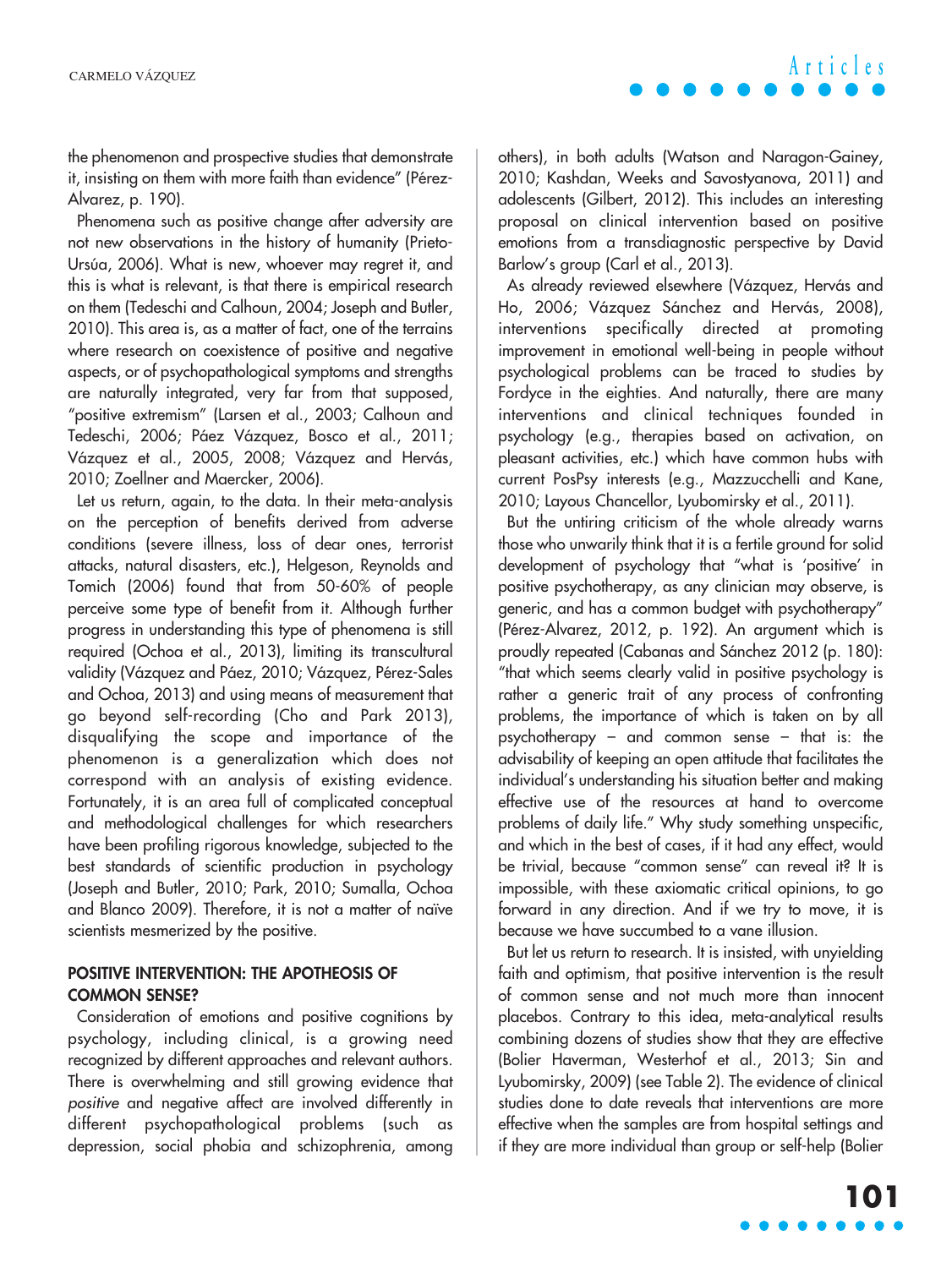et al., 2013). Doubtless, more clinical trials are necessary to approach diverse clinical problems, employ more and better control groups, and longer follow-up studies (Bolier et al., 2013; Sheldon and Lyubomirsky, 2012). These are challenges that are not so different from those of any therapy. For example, although exercises in gratitude have shown to be effective in people with light or moderate symptoms of depression (Sin and Lyubomirsky, 2009), they are not always beneficial. They can be ineffective, or even harmful, when the participants do not expect the exercise to be effective (Sin, Della Porta and Lyubomirsky, 2011) or when they have a strong interpersonal need (Sergeant and Mongrain, 2011). So again, it is only from research, and not from our desk, where we can really find the limits and benefits of intervention.

One of the first studies with clinical samples was the one by Seligman, Steer, Park and Peterson (2005). In it, the use of some positive exercises for one week (keeping a diary in which they wrote "three good things" that had happened during the day, and making daily use of their own "psychological strengths") significantly improved their symptoms of depression and increased their wellbeing in one, two and three-month follow-ups. Recently, Mongrain and Anselmo-Matthews (2012), two researchers in positive intervention<sup>6</sup>, found that those results could be unspecific, because the same exercises are as effective as those done by a "positive placebo group" whose task was to record and write for 10 minutes every night of the week, some positive autobiographical memory. In the study, well-being increased in three groups compared to a second placebo group that was asked to write about any memory and not specifically positive memories. Faced with the evidence already accumulated and subjected to systematic revisions and meta-analyses, for Pérez-Alvarez (2012), this last study would unmask the artifice of PosPsy to demonstrate, without any gender of doubt, that positive exercises are pure placebo. Here is the sentence: "The greatest innovation in positive psychology exercises seems to be just the scientismist wrapping and the enthusiasm of the novelty of agreeing with the scientific label that Positive Psychology brings with it" (p. 191, italics by author). In the case of this concrete experiment, an alternative hypothesis to the "pure placebo" that this critic suggests, is that the placebo intervention is also an uncontrolled positive intervention: it is found that remembering positive autobiographical elements (Latorre Serrano, Ros et al., 2008) and writing about them (Burton and King, 2004) is effective in improving well-being and reducing depression. But in any case, more proof of the consistency of the findings and sustainability of the effects, refining existing evidence and finding better control groups is necessary, and that is one of the tasks that more recent studies than the original study by Seligman and his group face (see Peters Meevisen, and Hanssen, 2013; Layous, Nelson and Lyubomirsky, 2012).

The positive approach has not only incorporated

| Table 2<br><b>META-ANALYTICAL STUDIES ON POSITIVE CLINICAL INTERVENTIONS</b> |                                        |                                                                                                                                                              |                                                                                                                                                                                                                           |
|------------------------------------------------------------------------------|----------------------------------------|--------------------------------------------------------------------------------------------------------------------------------------------------------------|---------------------------------------------------------------------------------------------------------------------------------------------------------------------------------------------------------------------------|
| Authors (year)<br>Journal                                                    | $N°$ of studies<br>$(N°$ participants) | Aim of the<br>study                                                                                                                                          | <b>Results</b>                                                                                                                                                                                                            |
| Sin and Lyubomirsky<br>$(2009)$ . Journal of<br>Clinical Psychology          | 51 studies<br>$(N=4,266)$              | Impact of positive intentional intervention on<br>emotions, cognitions, or positive behavior in<br>people with symptoms of depression                        | Significant effects on measures of well-being (r=.29) and in reducing<br>symptoms of depression $(r=.31)$ .<br>Larger effects in older, treated individually and more motivated<br>participants.                          |
| Mazzucchelli et al.<br>$(2010)$ . Journal of<br>Positive Psychology          | 20 studies<br>$(N=1,353)$              | Behavioral activation and psychological well-<br>being in samples of people with and without<br>depression.                                                  | The aggregate effect size (Hedge = $0.52$ ) shows a difference in<br>measures of well-being in favor of behavioral activation compared to<br>control conditions in both types of samples.                                 |
| Bolier et al. (2013).<br><b>BMC Public Health</b>                            | 39 studies<br>$(N=6.139)$              | Changes in psychological well-being and<br>depression after positive intervention with<br>different formats (individual, group and self-<br>help therapies). | Small but significant effects on subjective well-being (standardized<br>mean difference = 0.34), psychological or eudaimonic well-being<br>(0.20), and symptoms of depression (0.23). Effects sustained at 3-6<br>months. |

<sup>6</sup> It is interesting to underline that some of their work on effective positive intervention (e.g., exercises in optimism and self-compassion) have been published in journals specializing in positive psychology (e.g., Shapira and Mongrain, 2010; Sergeant and Mongrain, 2011) so, as is normal in the dialectic process of construction of science, what is relevant are the data available and not so much the supposed convictions of the researchers.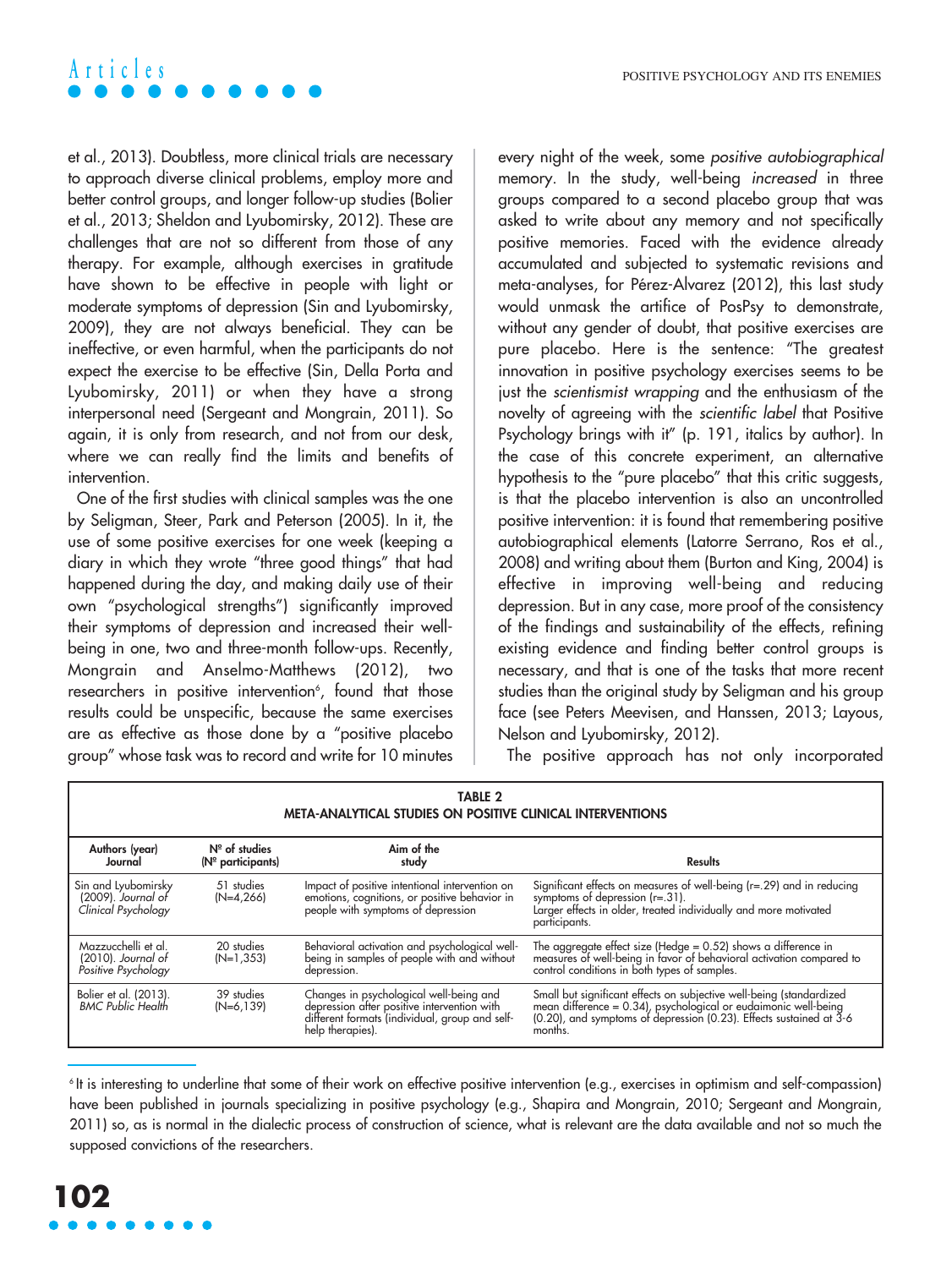techniques unheard of before in Psychology (exercises in gratitude, use of psychological strengths, savoring, etc.), but is opening interesting territories backed by basic and clinical research (Watson and Naragon-Gainey, 2010; Carl et al., 2013). Furthermore, paying more decided attention to positive emotions, resources and strengths, can help redefine what psychological recovery is (Vázquez and Nieto, 2010), or the concept of individual "mental health" (Maddux, 2008; Keyes, 2005; Vázquez, 2008) or "organizational health" (Salanova et al., 2012; Rodríguez Carvajal ., Moreno, de Rivas et al., 2010).

Another subject that merits some reflection is that many of the techniques that are being incorporated and subjected to validation in clinical trials to improve wellbeing of the participants come from basic research in psychology. This was not at all frequent in psychological therapies. Classic psychotherapeutic techniques take place mostly in the clinical setting itself. However, research on gratitude, forgiveness, or enjoyment, to give a few examples, are inspired by, or even directly transferred from basic experimental research (e.g., Quoidbach Berry, Hansenne, and Mikolajczak, 2010; Wood et al., 2010; Emmons and McCullough, 2003; Worthington Witvliet, Pietrini and Miller, 2007).

Its applicability to clinical samples and relative effectiveness should be checked, but that transfer of knowledge from basic to applied is a distinctive mark of many positive interventions. Furthermore, this type of transfer helps consolidate the idea that there are no unsurpassable distances between people who have clinical problems and those who do not, which is going in the direction of rejecting models of medical thought for explaining mental health (Maddux, 2002, 2008; López and Costa, 2012). What may be useful for normal people to feel psychologically better could be equally effective in improving clinical depression (Vázquez and Ring, 1996; Sin and Lyubomirsky, 2009). As Wood and Tarrier (2010) argue, we have to take the ability we have in Psychology to increase and sustain well-being of citizens seriously, and not only those with pathologies, although, as Seligman, Parks and Steen (2005) acknowledge, we still need to delve much deeper into how to do it.

The findings of PosPsy research are not limited to "common sense", as is admitted with certain condescendence (Fernández-Ríos and Comes, 2009, p. 8; Cabanas and Sánchez, 2012, p.180; Pérez-Alvarez 2012, p. 186), but comes from subjecting ideas to the **Articles**

scrutiny and best practices of science (Ong and Dulmen, 2007; Sheldon, Kashdan and Steger, 2011). The opinion that "the process of living is much simpler and easier than the explanations of psychologists" (Fernández-Ríos and Novo, 2012, p. 341) does not seem very motivational. If this is so, we beg for the keys to that process be explained to us, because if that is the way it is, psychology is superfluous, not just silly PosPsy.

More than recreate in moral epistles or empty sarcasm, I think we should look for ways of connecting these new positions and more traditional clinical psychology (Wood and Tarrier, 2010; Bolier et al., 2013; Parks and Biswas-Diener, 2013; Sheldon, Boehm and Lyubomirsky, 2012). This requires research and also much caution so as not to make "superenthusiastic promotions" (Wood and Tarrier, 2010, p. 824) or feed false myths (Diener, 2008) with something which still has a long way to go. See what doses of intervention are the best, which combination of exercises is the most effective, how "positive" techniques can be integrated with existing intervention schemas, which culture groups they are most suitable for, or for what problems they are the most effective, are some of the points pending.

We also, in my opinion, have the obligation to search for places for convergence and not set up invisible walls. An example of this is the recent attempt to find common channels for the practices of PosPsy and Mindfulness (Langer, 2002; Baer and Lykins, 2010), acceptance and commitment therapies (Kashdan and Carriochi, 2013), cognitive-behavioral therapies (Wood and Tarrier, 2010; Parks and Schueller, 2013), constructivist approaches (Tarragona, 2013), or their link with new technologies (e.g., Baños, Espinoza, García-Palacios et al., 2013). This conciliating search for places in common and without any rejection of rigor must be the road psychology is found on. There is a long way to go, but closing the doors before getting there is suicide.

### **WHY BE HAPPY WHEN YOU CAN BE NORMAL?**

One of the unpardonable sins of PosPsy, picked out from an interminable list (see, for example, Fernández-Ríos and Novo, 2012), is that now "people are determined to be happy, instead of normal" (Pérez-Alvarez, 2012, p. 197) [italics by author]. In her revealing autobiographical history, Jeanette Winterson (2012) tells the story that gives the book its title, about when she reveals to her puritanical mother that she is a lesbian, and that she dares to do this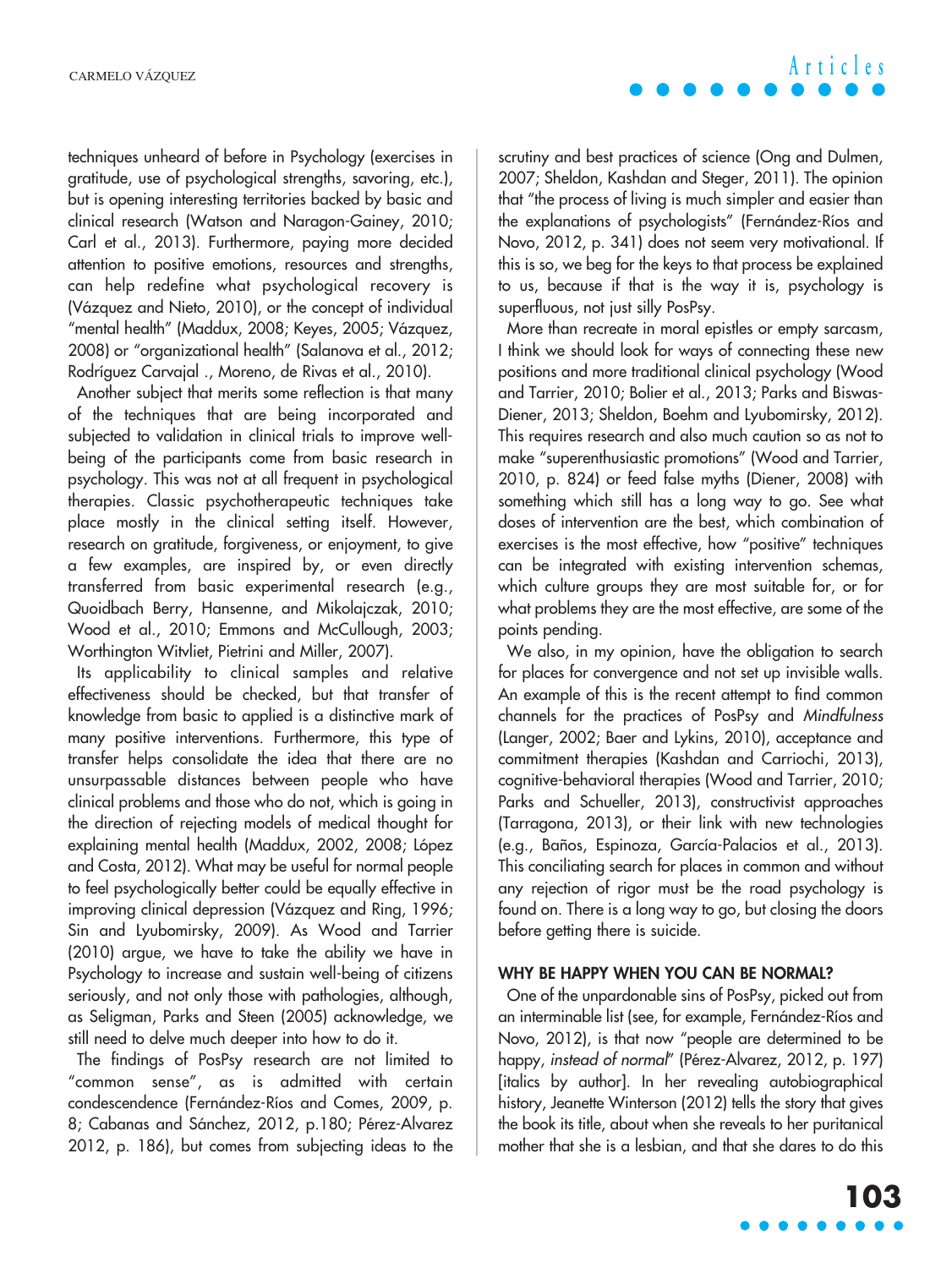to be happy, her mother reproaches her saying, "Why be happy when you can be normal?" I wish for myself and for those I love, to have full lives and with the most emotional well-being. Not normal lives, if there were any way to define precisely what "being normal" is and if "normality" were not in most cases a heavy imposed stone that means rejecting change and personal, social and political improvement.

Many academics and professionals, from territories adjacent to PosPsy, work for educational systems, from school (Layard and Dunn, 2012; Caruana, 2010) to Universities (Parks, 2011) to become institutions in which we can not only feel good, but grow intellectually and psychologically and be able to participate critically and constructively in them. As a matter of fact, it is not too much to recall the words of the Spanish philosopher Fernando Savater, "Anyone who feels that optimism is repugnant, should not be teaching and should not attempt to think about what education consists of. Because educating is believing in human perfectibility, in the innate ability to learn and the desire to know what encourages it, that there are things… that can be known and should be known, that men can improve each other by means of knowledge" (El Valor de Educar, 1997, P. 18).

There are many professionals who wish to have a clinical intervention model in which psychological wellbeing has a major role in the clinical environment (Linley and Joseph, 2004; Vázquez and Hervás, 2008; Parks and Schueller, 2013). And many others are studying how to create working conditions that favor a certain feeling of belonging (Salanova and Schaufeli, 2009; Schaufeli and Salanova, 2011), and to make them places where one is treated with dignity. I think that we need less normality and more passion, more enthusiasm in what we do, and more involvement in what surrounds us, which is not in conflict with critical judgment or with the impulse to change or with the desire to have better lives and societies (Huppert and So, 2013). And that idea, in which economists like Amartya Sen, Richard Layard or John Helliwell or philosophers like Marta Nusbaum, to name some outstanding examples, participate in, must not be relinquished by psychologists, because it is a domain which is of our special competence. What is health and how is it defined? What is the architecture of human wellbeing and how is it evaluated and validated? It should not suffice simply to reduce pain, deficiencies or symptoms, but move toward models based on improving people's lives and developing their competence and strengths (Díaz, Blanco and Horcajo, 2007) as, in fact, the patients themselves seem to claim (Zimmerman et McGlinchey, Posternak et al., 2006). In this sense, PosPsy for some is one of the tools that we have to undermine a medical model of clinical psychology (Maddux, 2008). A look at the positive side can help make Psychology better (Bandura, 2011; Tarrier and Wood, 2010; Hayes, Villatte, Levin and Hildebrandt, 2011). Simply being interested in measuring positive psychological functioning (López and Snyder, 2003; Winefield, Gill, Taylor and Pilkington, 2012; Joseph and Wood, 2010) and widening what we consider "effective intervention" with more ambitious criteria than merely reducing problems could be significant progress in the psychology of the future.

Although even admitting the value of studying positive human functioning, is happiness the principle of life, the supreme value? Each of us has to answer that question. We have already given arguments, based on empirical studies, showing that giving this more priority than other values can be a source of misery and suffering. Nobody is obligated to be happy and it would be an error to feed this discourse, which, in fact, is in good part impregnated in societies like the American (Ehlerich, 2009; Cabanas and Sánchez, 2012). The right to be unhappy even has to be defended (Ahmed, 2010), or like the late admired philosopher Jean Améry decided to defend the right to vengeance and resentment of victims of torture and Nazi concentration camps as the best way of preserving their dignity without submitting to the social pressure for pardon (Améry, 2001). There is no objection to these inalienable personal options. But it is not a good idea to discard the idea that having better lives is a legitimate demand for many human beings (let us recall the words of Savater above) and the paths may be very varied.

Happiness or having a full and fortunate life is not a norm although textually it is affirmed, without any useless shadow of a doubt, that "in fact, the principle of happiness is not empirical, but normative, imposed: a tyranny" (Pérez-Alvarez, 2012, p. 198), [italics by author]. In spite of this repeated observation (Held, 2002; Prieto-Ursúa, 2006; Fernández-Ríos and Novo, 2012) the theories on psychological well-being have insisted on their descriptive, not normative character. Nothing better than turning to them and reading them without prejudice.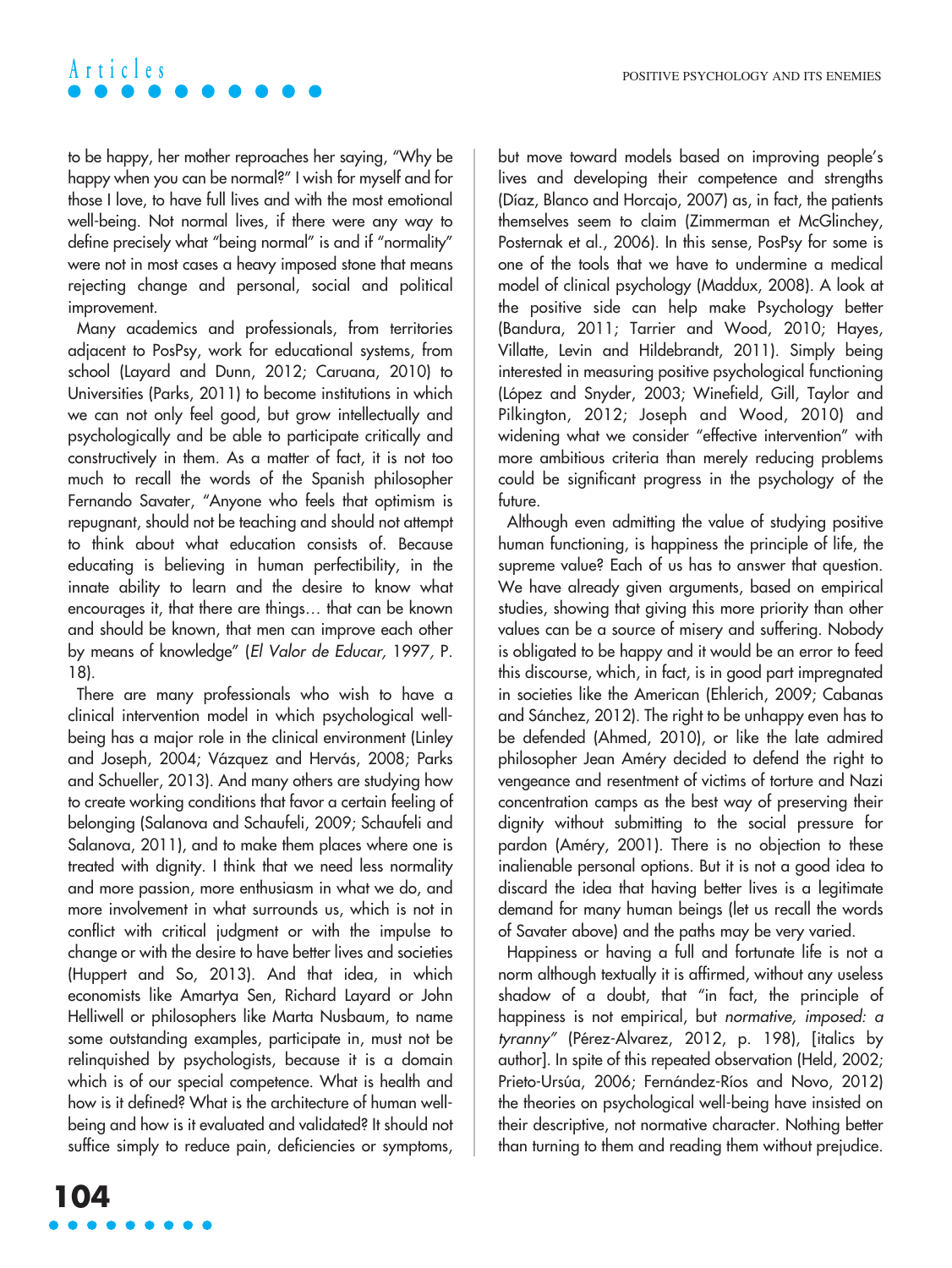### **POSITIVE PSYCHOLOGY: A VALUABLE PROPOSAL BY AND FOR PSYCHOLOGY**

PosPsy concentrates on something very simple to understand: it favors also looking at the competences and abilities of the human being, on psychological strengths, or on positive emotions. If we do not pay attention to these elements, whether in PosPsy or not (e.g., Wood and Tarrier, 2010; Hayes et al., 2011), because that is now irrelevant, psychology itself is always going to be cut short.

There is generalized interest in including well-being and positive mental health (Beddington, Cooper, Field et al., 2008) as a relevant element in political decisions and macroeconomics of countries. In the United Kingdom, the Ministry of Science published in 2008 a series of academic reports on many different areas to find out the state of "well-being and mental capital" in the country and thus be able to design policies enabling the lives of the British to be improved (Jenkins, Meltzer, Jones and Brugha, 2008; Kirkwood Bond, May et al., 2008). This seed has led to a national political debate on well-being (New Economic Foundation, 2011) and include, among other things, periodic measurement of the psychological well-being of the citizens in national statistics of that country. Incentivizing public policy to promote well-being is a domain in which economists and policymakers are also becoming interested (e.g., New Economics Foundation, 2011; Dolan, Layard and Metcalfe, 2011; Forgeard, Jayawickreme, Kern and Seligman, 2011; Diener et al., 2009; Frey and Stutzer, 2012; Graham, 2009; Helliwell, 2011; Veenhoven, 2004).

In the clinical environment, the Scottish government has designed a National Programme for Improving Mental Health and Well-being (Myers, McCollam and Woodhouse, 2005) the backbone of which is the idea of individual and community resilience and psychological well-being of citizens as a goal of national health. There is a need to employ more robust models and indicators in the future scenario of mental health policies in order to advance in that direction (Parkinson, 2012; Lamers, Bolier, Westerhof et al., 2011). Something much more ambitious than the horizon of the Spanish Mental Health Strategy (2007), in which although there is a nod toward the idea of positive mental health (p. 333), it concentrates almost exclusively on reducing the epidemiological rates of mental disorders. This is indeed more of the same.

Along another line converging with this interest, the

European Science Foundation has initiated an ambitious study to evaluate European hedonic, eudaimonic and social well-being directed by a group of European researchers and psychologists (Huppert Marks, Vázquez and Vitersso, 2012) in 2013. And the United Nations, finally, decided in its General Assembly of June 2011, with the support of recognized researchers in psychological well-being, to introduce measurements of subjective well-being as additional indicators of human development (Helliwell, Layard and Sachs 2012). Attempting to improve people's lives, transcending from economic parameters, is not a triviality but a need in many social, academic and political sectors (Helliwell and Barrington-Leigh, 2010; Bruni and Porta, 2007; Bok, 2010; Graham, 2009; Layard, 2006) to which psychology can contribute with the best of itself, and should be proud to do so (Diener Lucas, Schimmack and Helliwell, 2009; Sheldon et al., 2011; Ong and Dulmen, 2007; Lopez and Snyder, 2003).

We have a formidable opportunity to introduce elements in public policies to reduce destitution, poverty and inequality by also improving people's lives within psychological parameters (Bok 2010; Diener et al. 2009). Psychology cannot turn its back on this, and we are rather an essential tool in this movement. And if we want psychology to participate with a role and a voice in that direction, we have to do it by employing the best of our resources, going deeper into research on the positive components of psychological functioning and well-being. And we already have traveled a long path, which can doubtless be improved upon, but is reasonably robust.

Without doubt, a perspective that impacts on psychological abilities, strengths, or positive emotions should not naively ignore that human nature is complex and contradictory. There is little to object to in that idea. As Amalio Blanco (2012) so rightly said, psychology cannot be understood without paying attention to positive functioning, but neither without recalling that human beings can inflict harm and humiliation on others, as the well-known experiments by Milgram or those by Zimbardo demonstrated several decades ago. The laudable desire for integral psychology (McNulty and Fincham, 2012) or a psychology that assumes diversity (Pérez-Alvarez, 2012) requires a deep understanding of grief, but also of pleasure. If we need a more complex and comprehensive psychology, nothing better than defining and measuring everything that concerns us as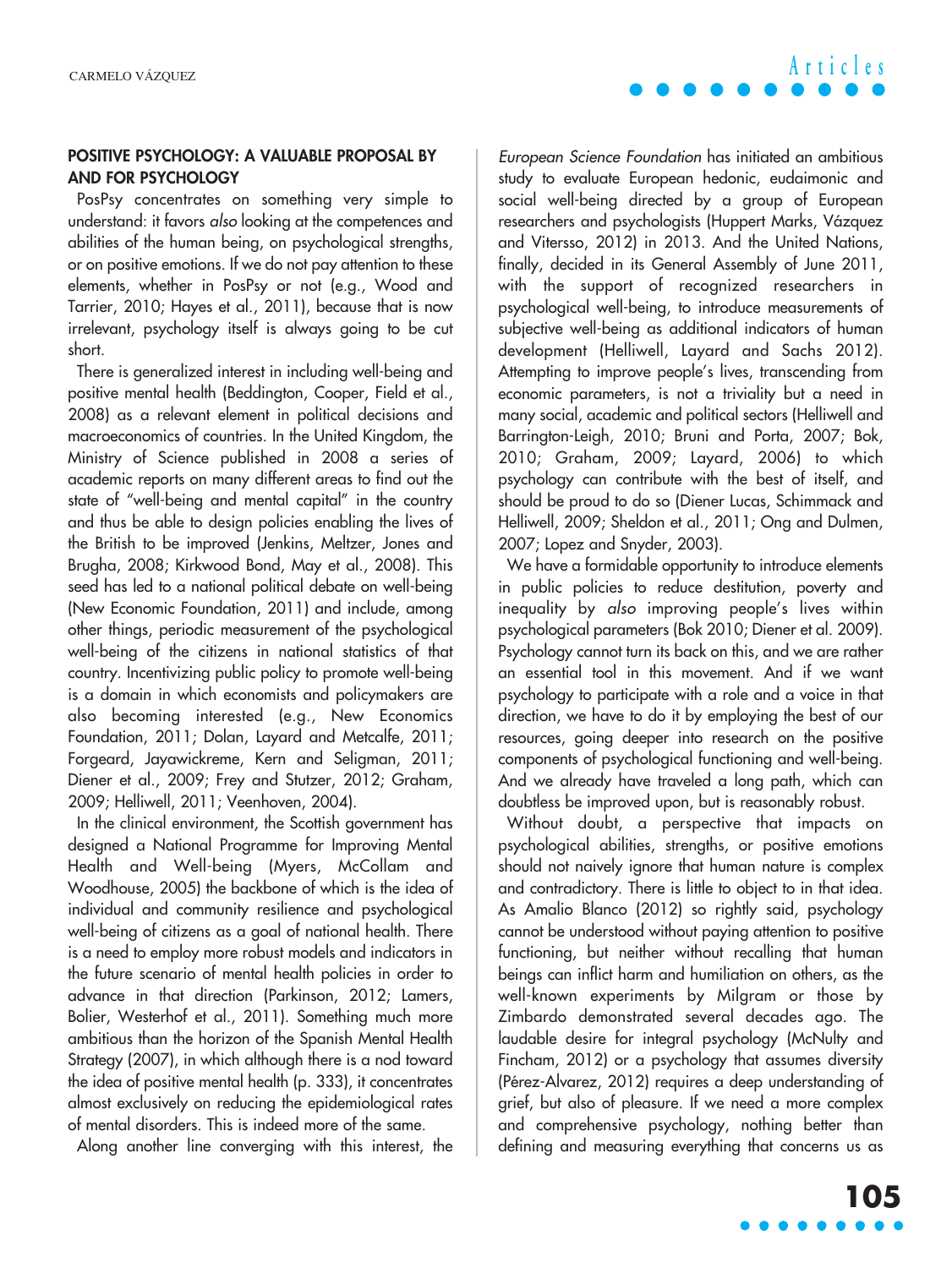human beings (e.g., Winefield, Gill, Taylor and Pilkington, 2012). Some of us think that a good fate for PosPsy would be its dissolution in main stream psychology (Vázquez, 2006; Linley, Joseph, Harrington and Wood, 2006), but not without having contributed to move its channel a bit and accelerate the correction of some insufficiencies of traditional psychology. That is how the ways to integration can be favored (Wood and Tarrier, 2010; Wong, 2012), and it must be done, not from fraternal hatred and sterile criticism, but from a "genuine conversation" which, as pointed out by Hayes (2013), impacts on "common interests, shared perspectives, and mutual respect" (p. 317).

But local winds do not blow in this direction of harmony and construction. Echoing what Pérez-Alvarez (2012) said, Cabanas and Sánchez (2012, p. 181) suggest, "the complaint and concern of some psychologists who see with some astonishment how what seems to be a new 'fashion' is offered without any greater academic debate or resistance by professional psychologists, the scant basis of which could very well collect a high price in the 'respectability' of the entire profession, as it has so often before." We are even told in alarmist tones that it seems as if "Spanish psychology had often stopped thinking" (Fernández-Ríos and Novo, 2012, p. 337). I do not think these critics have any reason to worry, because they are not dealing with an enemy but colleagues honestly concerned with understanding human well-being better, and who firmly consider that it is a legitimate and desirable goal of psychology. There is still a long way to go and there is still a very wide margin before a sort of happiness spell undermines the critical capacity of psychology and Spanish psychologists. The risk is rather the contrary: that many are unable to understand that we have a professional and academic obligation, as legitimate as understanding pain or pathology, to meet the laudable goal of an integral psychology. And while we walk the road, at least allow me the innocent whim of remembering that the psychologists who reflected more words of positive content in their writing are those who have lived the longest (Pressman and Cohen, 2012).

It is my intention not to continue with this debate, which would also contribute to continuing to feed someone else's résumé based on repeatedly judging the work of others. The arguments are clear and the readers have to form their opinion. I think we have a commitment as a discipline and as a profession that consists of generating knowledge and contributing honestly, and to the extent possible, to improving the lives of others. That is the task which concerns many of us.

## **REFERENCES**

- Ahmed, S. (2010). The Promise of Happiness. Durham and London: Duke University Press.
- Aknin, L.B:, Barrngton-Leigh, C.P., Dunn, E.W., Helliwell, J.F., Burns, J., Biswas-Dener, R., Kemeza, I., Nyende, P., Ashton-James, C.E. and Norton, M.I. (in press). Prosocial spending and well-being: Cross-cultural evidence for a psychological universal. Journal of Personality and Social Psychology.
- Alesina, A., Di Tella, R., and R. MacCulloch (2004). Inequality and happiness: Are Europeans and Americans different? Journal of Public Economics, 88, 2009-2042.
- Améry, J. (2001). Más allá de la culpa y la expiación. (Beyond guilt and attonement). Valencia: Pre-Textos.
- Andrews, P.W., Thomson, J.A. (2009). The bright side of being blue: depression as an adaptation for analyzing complex problems. Psychological Review, 116, 620- 654.
- Aspinwall, L.G., and Tedeschi, R.G. (2010). Of babies and bathwater: a reply to Coyne and Tennen's views on positive psychology and health. Annals of Behavioral Medicine, 39, 27-34.
- Avia, M.D. (1997). Personality and positive emotions. European Journal of Personality, 11, 33-56.
- Avia, M.D. (2012). Aportaciones de la Psicología Positiva a la Psicología (Contributions of positive Psychology to Psychology). First National Congress of positive Psychology, El Escorial (Madrid).
- Avia, M.D., and Vázquez, C. (2011). Optimismo inteligente. Psicologia de las emociones positivas. (Intelligent optimism. The psychology of positive emotions). 2nd ed. (Preface by Martin E.P. Seligman). Madrid: Alianza Editorial.
- Baer, R.A. and Lykins, E.L.M. (2011). Mindfulness and positive psychological functioning. In K.M. Sheldon, T.B. Kashdan and M.F. Steger (Eds.), Designing positive psychology: Taking stock and moving forward (pp. 335-348). New York: Oxford University Press.
- Bandura, A. (2011). A social cognitive perspective on positive Psychology. Revista de Psicología Social, 26(1), 7-20.
- Baños, R.M., Espinoza, M., García-Palacios, A., Cervera,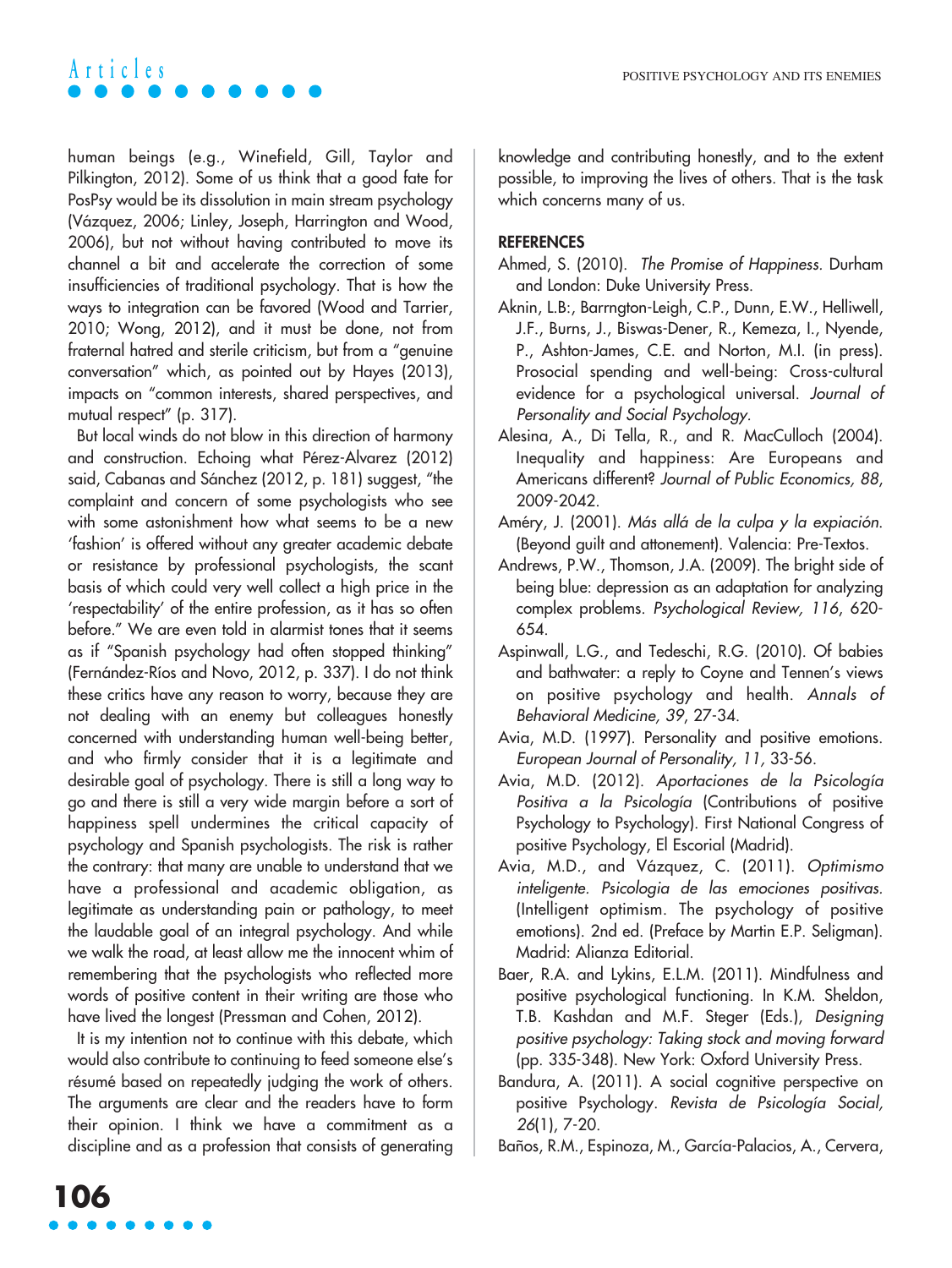J.M., Esquerdo, G., Barrajón, E., Botrella, C. (2013). A positive psychological intervention using virtual reality for patients with advanced cancer in a hospital setting: A pilot study to assess feasibility. Supportive Care in Cancer, 21 (1), 263-270.

- Baumeister, R.F., Campbell, J.D., Krueger, J.I., and Vohs, K.D. (2003). Does high self-esteem cause better performance, interpersonal success, happiness, or healthier lifestyles? Psychological Science in the Public Interest, 4, 1-44.
- Bateson, M., Desire, S., Gartside, S.E., and Wright, G.A. (2011). Agitated honeybees exhibit pessimistic cognitive biases. Current Biology, 21, 1070-1073.
- Beddington, J., Cooper, C.L., Field, JU., Goswami, U., Huppert, F.A., Jenkins, R., Jones, H.S., et al. (2008). The mental wealth of nations. Nature, 455, 1057- 1060.
- Bilbao, M.A., Paez, D., Costa, S., and Martínez-Zelaya, G. (2013). Cambio en creencias básicas y crecimiento post estrés: un estudio transversal sobre el fuerte impacto de los hechos positivos sobre el bienestar. (Change in basic beliefs and post stress growth: a cross-sectional study on the strong impact of positive facts on well-being.) Terapia Psicológica, (Psychological Therapy) 31, 127-139.
- Binkley, S. (2011). Situating psychological well-being: Exploring the cultural roots of its theory and research. Subjectivity, 4, 371-394.
- Biswas-Diener, R., Linley, P.A., Givindji, R., and Woolston, L. (2011). Positive psychology as a force for social change. In K. Sheldon, T. Kashdan and M. Steger (Eds.), Designing positive psychology (pp. 410- 419). New York: Oxford University Press.
- Blanco, A. (2012). Las zonas grises de nuestras vidas, o cómo lo positivo no sólo está en nuestra mente. (The gray zones of our lives, or how positiveness is not just in our mind.) First National Congress of positive Psychology, El Escorial (Madrid).
- Blanco, A., and Diaz, D. (2007). Social order and mental health: A social wellbeing approach. Psychology in Spain, 11, 61-71.
- Bok, D. (2010). The politics of happiness. What government can learn from the new research on wellbeing. Princeton: Princeton University Press.
- Bolier, L., Haverman, M., Westerhof, G., Riper, H., Smit, F., and Bohlmeijer, E. (2013). Positive psychology interventions: A meta-analysis of randomized

controlled studies. BMC Public Health, 13, 119.

- Brown, J.D:, and Marshall, M.A. (2001). Great expectations: Optimism and pessimism in achievement settings. In E.C. Chang (Ed.), Optimism and pessimism: Implications for theory, research, and practice (pp. 239-255). Washington, D.C.: American Psychological Association.
- Bruni, L., and Porta, P.L. (Eds.). (2007). Handbook on the economics of happiness. Cheltenham, UK: Edward Elgar.
- Burton, C.M., and King, L.A. (2004). The health benefits of writing about intensely positive experiences. Journal of Research in Personality, 38, 150–163.
- Cabanas, E. (2011). Revisión de libros (Review of the books [Ehrenreich, B. (2010). Smile or Die: How positive thinking fooled America and the world. London: Granta Books; and Vázquez, C. and Hervás, G. [coords.] (2009). La ciencia del bienestar: Fundamentos de una Psicología Positiva. (The science of well-being: Principles of positive Psychology) Madrid: Alianza Editorial]. Estudios de Psicología, 32, 278-284.
- Cabanas, E., and Sanchez, J.C. (2012). Las raíces de la psicología positiva. (The roots of positive psychology) Papeles del Psicólogo, 33, 172–182.
- Calhoun, L.G., and Tedeschi, R.G. (2006). The foundations of posttraumatic growth: An expanded framework. In L.G. Calhoun and R.G. Tedeschi (eds.), Handbook of posttraumatic growth: Research and practice (pp. 3-23). Mahwah: Lawrence Erlbaum Associates.
- Campos, J.J. (2003). When the negative becomes positive and the reverse: Comments on Lazarus's critique of positive Psychology. Psychological Inquiry, 14, 110–172.
- Carl, J.R., Soskin, D.P., Kerns, C., and Barlow, D.H. (2013). Positive emotion regulation in emotional disorders: A theoretical review. Clinical Psychology Review, 33, 343–360.
- Caruana, A. (Ed.). (2010). Aplicaciones educativas de la Psicología Positiva. (Educational applications of positive psychology) Valencia: Generalitat Valenciana, Consejería Educación.
- Chida, Y., and Steptoe, A. (2008). Positive psychological well-being and mortality: A quantitative review of prospective observational studies. Psychosomatic Medicine, 70, 741–756.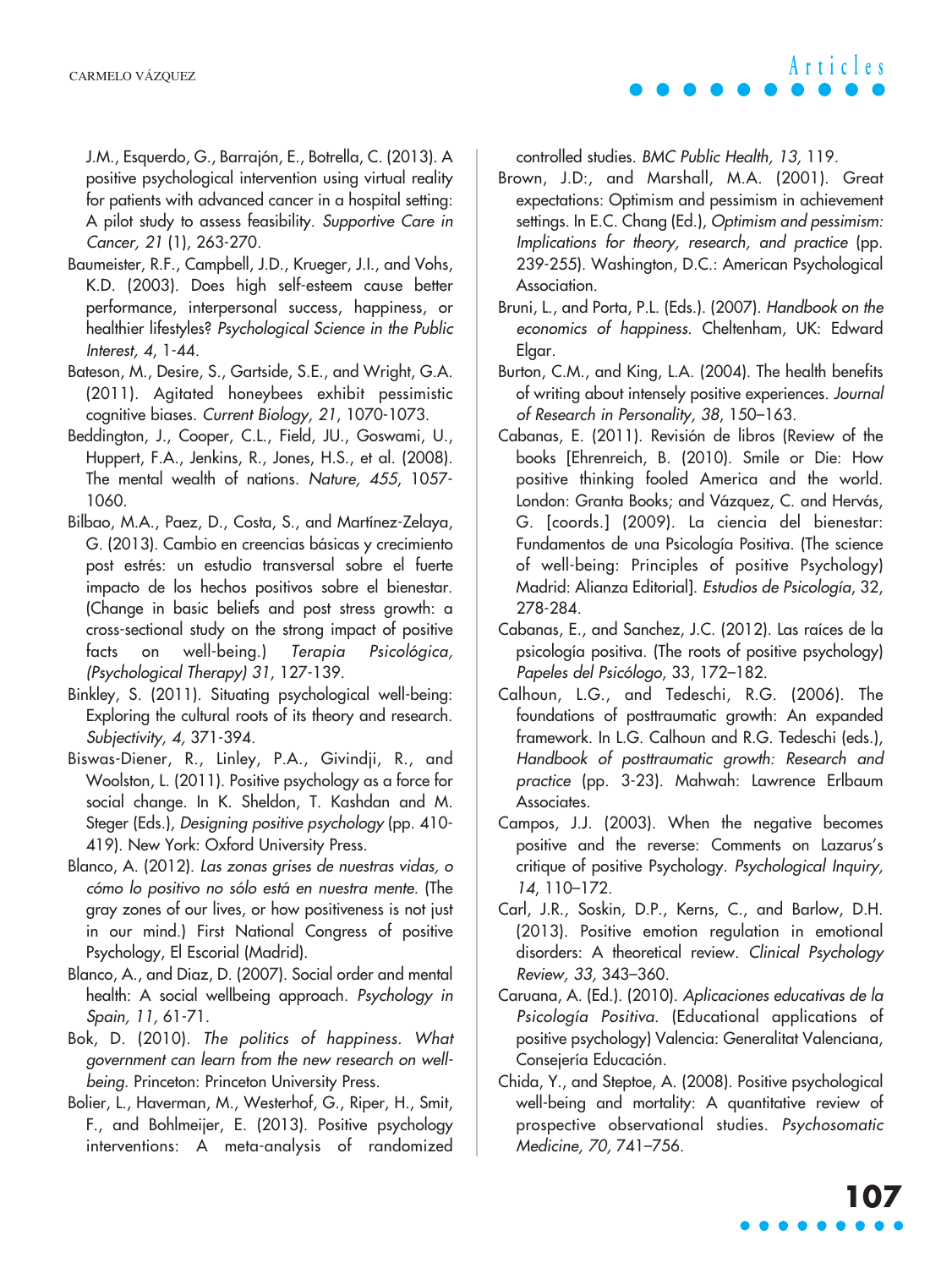- Cho, D., and Park, C.L. (2013). Growth following trauma: Overview and current status. Terapia Psicológica, 31, 69–79.
- Christopher, J.C., and Hickinbottom, S. (2008). Positive psychology, ethnocentrism, and the disguised ideology of individualism. Theory and Psychology, 18, 563– 589.
- Cohen, S., Alper, C.M., Doyle, W.J., Treanor, J.J., and Turner, R.B. (2006). Positive emotional style predicts resistance to illness after experimental exposure to rhinovirus or influenza A virus. Psychosomatic Medicine, 68, 809-815.
- Comte-Sponville, A., Delumeau, J., and Farge, A. (2005). The most beautiful story of happiness. [in Spanish] Barcelona: Anagrama.
- Connor-Smith, J.K., and Flachsbart, C. (2007). Relations between personality and coping: A meta-analysis. Journal of Personality and Social Psychology, 93, 1080–1107.
- Costa, M. and López, E. (2012). Manual de consejo psicológico. Una visión despatologizada de la psicología clínica. (Manual of psychological advice. A depathologized view of clinical psychology.) Madrid: Síntesis.
- Coyne, J.C., and Tennen, H. (2010). Positive psychology in cancer care: Bad science, exaggerated claims, and unproven medicine. Annals of Behavioral Medicine, 39, 16–26.
- Coyne, J.C., Tennen, H., and Ranchor, A.V. (2010). Positive psychology in cancer care: a story line resistant to evidence. Annals of Behavioral Medicine, 39, 35– 42.
- Csikszentmihalyi, M. and Csikszentmihalyi, I. (Eds.). (1998). Experiencia óptima. Estudios psicológicos del flujo en la conciencia. (Optimal experience. Psychological studies of stream of consciousness.) Bilbao: Desclee de Brouwer.
- Delle Fave, A., Bassi, M., and Massimini, F. (2009). Experiencia óptima y evolución humana. (Optimal experience and human evolution) In C. Vázquez and G. Hervás (eds.), La ciencia del bienestar: Fundamentos de una psicología positiva (The science of well-being: Principles of a positive psychology) (pp. 209-230). Madrid: Alianza Editorial.
- Díaz, D., Blanco, A., and Horcajo, J. (2007). La aplicación del modelo del estado completo de salud al estudio de la depresión. (Application of the complete

state model of health to depression) Psicothema, 19, 286–294.

- Diener, E. (2008). Myths in the science of happiness, and directions for future research. In M. Eid and R. J. Larsen, (Eds.). The science of subjective well-being (pp.493-514). New York: Guilford Press.
- Diener, E., and Suh, E.M. (Eds.). (2000). Culture and subiective well-being. Cambridge, MA: The MIT Press.
- Diener, E., Suh, E.M., Lucas, R.E., and Smith, H.L. (1999). Subjective well-being: Three decades of progress. Psychological Bulletin, 125, 276-302.
- Diener, E., and Seligman, M. (2004). Beyond money: Toward an economy of well-being. Psychological Science in the Public Interest, 5, 1-31.
- Diener, E., Colvin, C.R., Pavot, W.G., and Allman, A. (1991). The psychic costs of intense positive affect. Journal of Personality and Social Psychology, 61, 492–503.
- Diener, E., Lucas, R., Schimmack, U., and Helliwell, J. (2009). Well-being for public policy. New York: Oxford University Press.
- Diener, E., and Chan, M. (2011). Happy people live longer: Subjective well-being contributes to health and longevity. Applied Psychology: Health and Well-Being, 3 (1), 1-43.
- Dolan, P., Layard, R. and Metcalfe, R. (2011). Measuring Subjective Well-Being for Public Policy. London: Office for National Statistics.
- Dunn, E.W., Aknin, L. B., and Norton, M. I. (2008). Spending money on others promotes happiness. Science, 319, 1687-1688.
- Dunn, E. W., Gilbert, D. T., and Wilson, T. D. (2011). If money doesn't make you happy, then you probably aren't spending it right. Journal of Consumer Psychology, 21(2), 115–125.
- Dunning, D., Heath, C., and Suls, J.M. (2004). Flawed self-assessment: Implications for health, education, and the workplace. Psychological Science in the Public Interest, 5, 69–106.
- Dweck, C. (2007). The perils and promises of praise. Educational Leadership, 34-39.
- Ehrenreich, B. (2009). Bright-sided: How the relentless promotion of positive thinking has undermined America. New York: Metropolitan Books. [in Spanish, 2011]
- Ekman, P.; Friesen, W.V. (1971). Constants across cultures in the face and emotion. Journal of Personality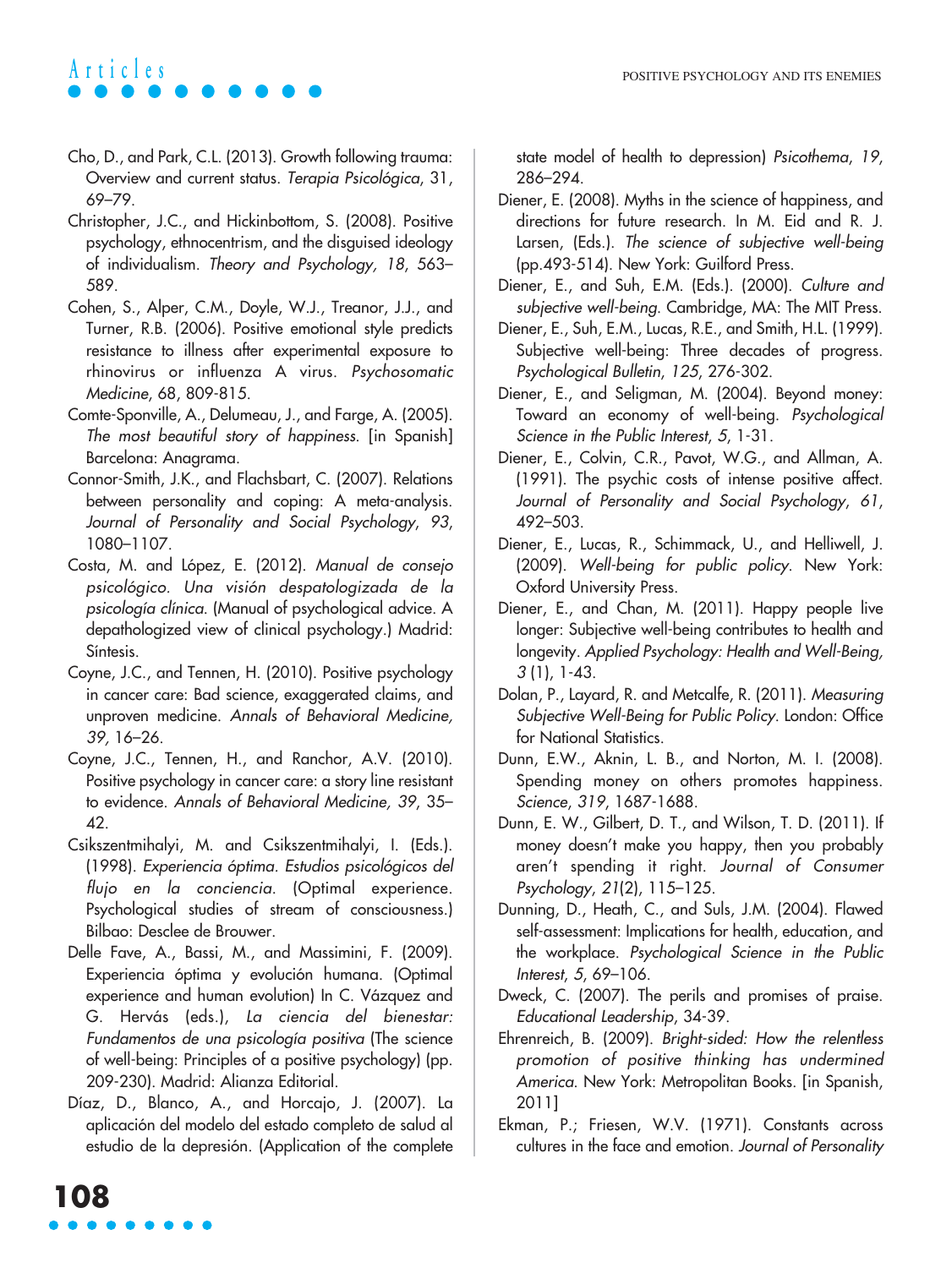and Social Psychology 17: 124–129.

- Emmons, R. A., and McCullough, M.E. (2003). Counting blessings versus burdens: An experimental investigation of gratitude and subjective well-being in daily life. Journal of Personality and Social Psychology, 84(2), 377-389.
- Estrategia en Salud Mental del Sistema Nacional de Salud (National Health System Mental Health Strategy) (2007). Madrid: Ministerio de Sanidad and Consumo.
- Exline, J.J., Worthington, E.L., Hill, J.P., and McCullough, M.E. (2003). Forgiveness and justice: A research agenda for social and personality psychology. Personality and Social Psychology Review, 7, 337– 348.
- Fernández-Abascal, E. (Ed.). (2008). Las emociones positivas. (Positive emotions) Madrid: Pirámide.
- Fernández-Ballesteros, R. (2002). Light and dark in the psychology of human strengths: The example of psychogerontology. In Lisa G.Aspinwal and Ursula M. Staudinger (Eds.), A psychology of human strength: Perspectives on an emerging field. Washington DC: APA. [in Spanish] in Gedisa, 2007.
- Fernández-Ríos, L. (2008). Una revisión crítica de la psicología positiva: historia and concepto. (A critical review of positive psychology: history and concept.) Revista Colombiana de Psicología, 17, 161–176.
- Fernandez-Ríos, L. and Novo, M. (2012). Positive psychology: Zeigeist (or spirit of the times) or ignorance (or disinformation) of history? International Journal of Clinical and Health Psychology, 12, 333- 346.
- Fernández-Ríos, L., and Comes, J. M. (2009). Una revisión crítica de la historia y situación actual de la psicología positiva. (A critical review of the history and current status of positive psychology.) Anuario de Psicologia Clinica y de la Salud, 5, 7–13.
- Forgeard, M.J.C., Jayawickreme, E., Kern, M.L., and Seligman, M.E.P. (2011). Doing the right thing: Measuring well-being for public policy. International Journal of Wellbeing, 1(1), 79–106.
- Fredrickson, B.L., Cohn, M.A., Coffey, K.A., Pek, J., and Finkel, S.M. (2008). Open hearts build lives: positive emotions, induced through loving-kindness meditation, build consequential personal resources. Journal of Personality and Social Psychology, 95, 1045–1062.
- Fredrickson, B. L. (2004). The broaden-and-build theory of positive emotions. Philosophical Transactions of the

Royal Society of London, 359(1449), 1367–1378.

- Frey, B.S., and Stutzer, A. (2012). The use of happiness research for public policy. Social Choice and Welfare, 38, 659-674.
- Fulmer, C.A., Gelfand, M.J., Kruglanski, A.W., Kim-Prieto, C., Diener, E., Pierro, A., and Higgins, E.T. (2010). On "feeling right" in cultural contexts: how person-culture match affects self-esteem and subjective wellbeing. Psychological Science, 21(11), 1563–9.
- Gillham, J.E. (Ed). (2000). The Science of optimism and hope: Research essays in honor of Martin E. P. Seligman. Radnor, PA: Templeton Foundation Press.
- González, M., Coenders, G., Saez, M., and Casas, F. (2009). Non-linearity, complexity and limited measurement in the relationship between satisfaction with specific life domains and satisfaction with life as a whole. Journal of Happiness Studies, 11, 3, 335-352.
- Graham, C. (2009). Happiness around the world: The paradox of happy peasants and miserable millionaires. Oxford: Oxford University Press.
- Grant, A.M., and Schwartz, B. (2011). Too much of a good thing: The challenge and opportunity of the inverted U. Perspectives on Psychological Science, 6, 61–76.
- Hawkley, L. C., Preacher, K. J., and Cacioppo, J. T. (2007).Multilevel modeling of social interactions and mood in lonely and socially connected individuals: The MacArthur social neuroscience studies. In A. D. Ong and M. van Dulmen (Eds.), Oxford Handbook of Methods in positive Psychology (pp. 559-575). New York: Oxford University Press.
- Hayes, S.C., Villatte, M., Levin, M., and Hildebrandt, M. (2011). Open, aware, and active: contextual approaches as an emerging trend in the behavioral and cognitive therapies. Annual Review of Clinical Psychology, 7, 141–68.
- Hayes, S.C. (2013). The genuine conversation. In T.B. Kashdan, and J. Ciarrochi (Eds.), Mindfulness, acceptance, and positive psychology: The seven foundations for well-being (pp. 303-319). Oakland, CA: Context Press.
- Heine, S.J., Lehman, D.R., Markus, H.R., and Kitayama, S. (1999). Is there a universal need for positive selfregard? Psychological Review, 106(4), 766–94.
- Held, B.S. (2002). The tyranny of the positive attitude in America: Observation and speculation. Journal of Clinical Psychology, 58, 965–992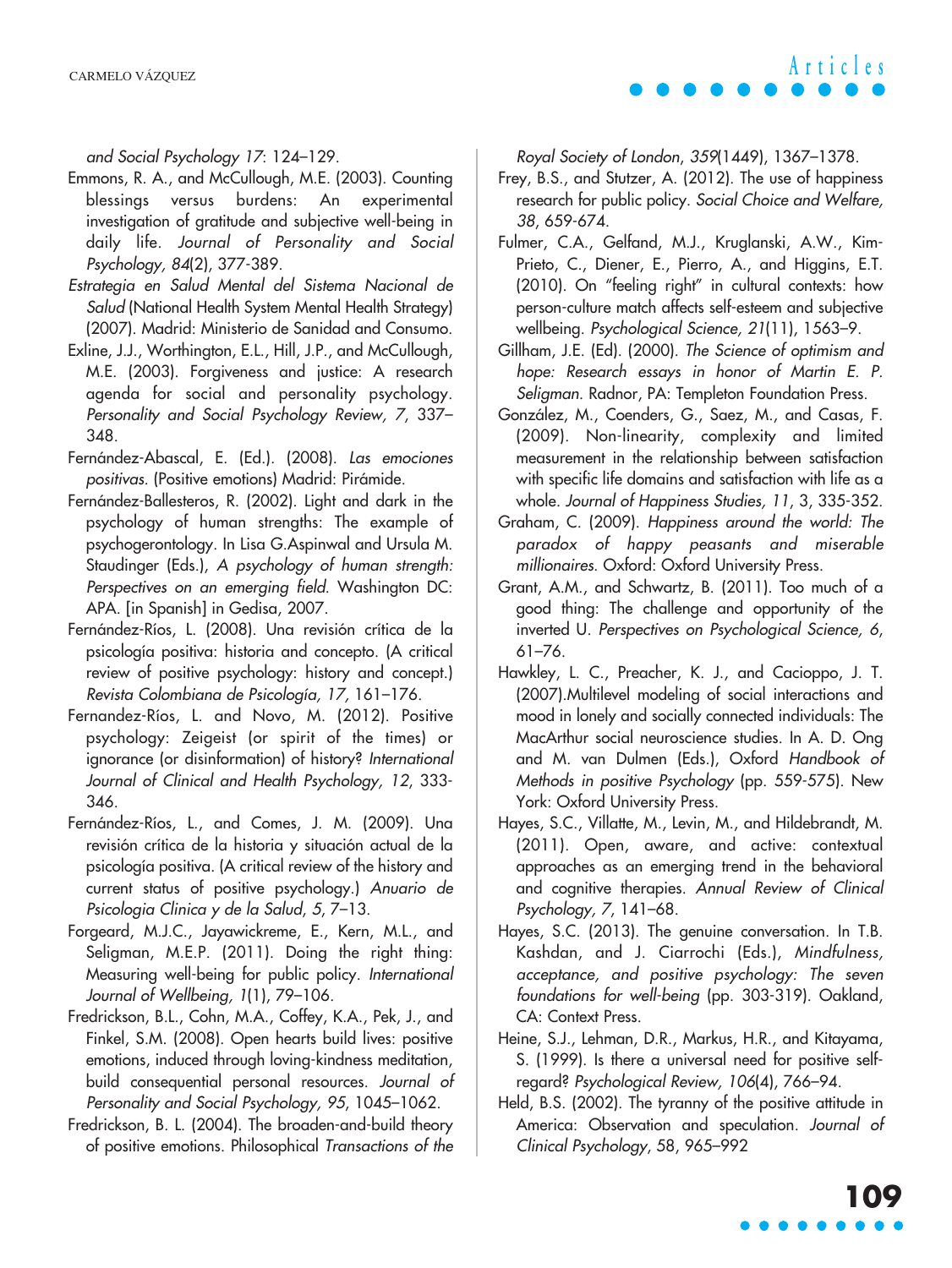- Held, B.S. (2004). The negative side of positive psychology. Journal of Humanistic Psychology, 44, 3, 9-45.
- Helgeson, V.S., Reynolds, K.A., and Tomich, P.L. (2006). A meta-analytic review of benefit finding and growth. Journal of Consulting and Clinical Psychology, 74, 797-816.
- Helliwell, J.F., and Barrington-Leigh, C.P. (2010). Viewpoint : Measuring and understanding subjective well-being. Canadian Journal of Economics, 43(3), 729–753.
- Helliwell,J.F., Layard, R., and Sachs, J. (Eds.). (2012). World Happiness Report. (Mandated by the General Assembly of the United Nations). New York: The Earth Institute, Columbia University.
- Herbert, T.B., and Cohen, S. (1993). Stress and immunity in humans: A meta-analytic review. Psychosomatic Medicine, <sup>55</sup>, 364-379.
- Herbert, T.B., and Cohen, S. (1993). Depression and immunity: A meta-analytic review. Psychological Bulletin, 113, 472–486.
- Hervás, G. (2009). Psicología positiva: una introducción. (positive psychology: an introduction) Revista Interuniversitaria de Formación del Profesorado, 66, 23-41
- Hervás, G. and Vázquez, C. (2011). What else do you feel when you feel sad? Emotional overproduction, neuroticism and rumination. Emotion, 11, 881-895.
- Hervás, G., and Vázquez, C. (2013). Low spirits keep rewards subdued: Decreases in sensitivity to reward and vulnerability to dysphoria. Behavior Therapy, 44, 62-74.
- Holt-Lunstad, J., Smith, T.B., and Layton, J.B. (2010). Social relationships and mortality risk: A meta-analytic review. PLoS Medicine <sup>7</sup>(7). doi:10.1371/ journal.pmed.1000316
- Howell, R.T., Kern, M.I., and Lyubomirsky, S. (2007). Health benefits: Meta-analytically determining the impact of well-being on objective health outcomes. Health Psychology Review, 1, 83-136.
- Huppert, F.A, and So, T.T.C. (2013). Flourishing across Europe: Application of a new conceptual framework for defining well-being. Social Indicators Research, 110, 837–861.
- Huppert, F., Marks, N., Vázquez, C., and Vitersso, J. (2012). Personal and social well-being. (European Social Survey-Round 6). Available at:

http://www.europeansocialsurvey.org/index.php?opt ion=com\_content&view=article&id=321&Itemid=388

- Jenkins, R., Meltzer, H., Jones, P.B., Brugha, T., Bebbington, P., Farrell, M., Crepaz-Keay, D., and Knapp, M. (2008). Foresight Mental Capital and Wellbeing Project (2008). Final Project report – Executive summary. Londres: The Government Office for Science.
- Joseph, S., and Butler, L.D. (2010). Positive changes following adversity. PTSD Research Quarterly, 21(3),  $1-8.$
- Joseph, S., and Wood, A. (2010). Assessment of positive functioning in clinical psychology: theoretical and practical issues. Clinical Psychology Review, 30(7), 830–8.
- Kahneman, D., and Deaton, A. (2010). High income improves buation of life but not emotional well-being. Proceedings of the National Academy of Sciences of the United States of America, 107, 16489–16493.
- Kahneman, D., and Krueger, A.B. (2006). Developments in the measurement of subjective well-being. Journal of Economic Perspectives, 20, pp. 3–24.
- Kahneman, D., Krueger, A. B., Schkade, D., Schwarz, N., and Stone, A.A. (2006). Would you be happier if you were richer? A focusing illusion. Science, 312, 2005–2007.
- Kashdan, T.B., Weeks, J.W., and Savostyanova, A.A. (2011). Whether, how, and when social anxiety shapes positive experiences and events: a selfregulatory framework and treatment implications. Clinical Psychology Review, 31(5), 786–99.
- Kashdan, T.B. and Ciarrochi, J. (2013). Mindfulness, acceptance, and positive psychology: The seven foundations for well-being. Oakland, CA: Context Press.
- Kashdan, T.B., and Steger, M.F. (2011). Challenges, pitfalls, and aspirations for Positive Psychology.In K.M. Sheldon, T.B. Kashdan, and M.F. Steger (Eds.), Designing positive psychology: Taking stock and moving forward (pp. 9-24). New York, NY: Oxford University Press.
- Kasser, T., and Ryan, R. (1993). A dark side of the American dream: Correlates of financial success as a central life aspiration. Journal of Personality and Social Psychology, 65, 410–422.
- Kesebir, P., and Diener, E. (2008). In pursuit of happiness: Empirical answers to philosophical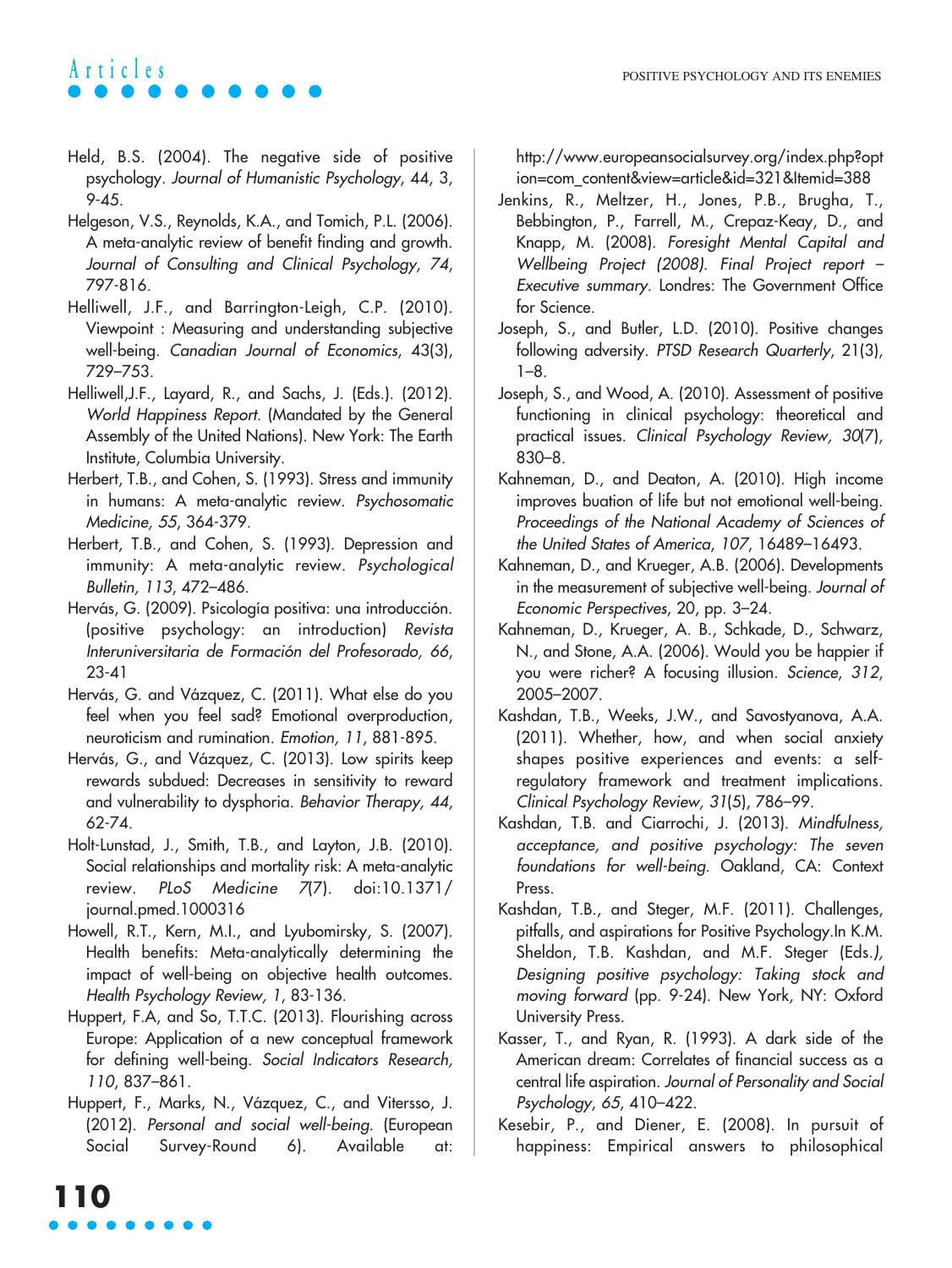questions. Perspectives on Psychological Science, 3, 117–125.

- Keyes, C.L.M. (2005). Mental health and/or mental illness? Investigating axioms of the complete state model of health. Journal of Consulting and Clinical Psychology, <sup>73</sup>, 539-548.
- Keyes, C.L.M. (2007). Promoting and protecting mental health as flourishing: A complementary strategy for improving national mental health. American Psychologist, <sup>62</sup>, 95-108.
- Kirkwood, T., Bond, J., May, C., McKeith, I., and Teh, M. (2008). Foresight Mental Capital and Wellbeing Project. Mental capital through life: Future challenges. The Government Office for Science, London.
- Kringelbach, M.L., and Berridge, K.C. (2009). Towards a functional neuroanatomy of pleasure and happiness. Trends in Cognitive Sciences, 13(11), 479–487.
- Kristjánsson, K. (2010). Positive psychology, happiness, and virtue: The troublesome conceptual issues. Review of General Psychology, 14, 296–310.
- Lamers, S.M., Bolier, L., Westerhof, G.J., Smit, F., and Bohlmeijer, E.T. (2012). The impact of emotional wellbeing on long-term recovery and survival in physical illness: a meta-analysis. Journal of Behavioral Medicine, 35(5), 538–547.
- Langer, E. (2002). Well-being: Mindfulness vs. positive evaluation. In C.R. Snyder, and S.J. Lopez (Eds.), Handbook of Positive Psychology (pp. 214-230). New York: Oxford University Press.
- Larsen, J.T., Hemenover, S.H., Norris, C.J., and Cacioppo, J.T. (2003). Turning adversity to advantage: On the virtues of the coactivation of positive and negative emotions. In L.G. Aspinwall and U.M. Staudinger (Eds.), A psychology of human strengths: Perspectives on an emerging field (pp. 211-226). Washington, DC: American Psychological Association.
- Latorre, J. M., Serrano, J. P., Ros, L., Aguilar, M. J.,and Navarro. B. (2008). Memoria autobiográfica, revision de vida y emociones positivas en la vejez. (Autobiographic memory, review of life and positive emotions in old age.) In Vázquez, C., and Hervás, G. (Eds.). Psicología positiva aplicada. Madrid: Desclée de Brouwer.
- Layard, R. (2006). Happiness and public policy: A challenge to the profession. The Economic Journal, 116, 24-33.
- Layous, K., Chancellor, J., Lyubomirsky, S., Wang, L.,

and Doraiswamy, P.M. (2011). Delivering happiness: translating positive psychology intervention research for treating major and minor depressive disorders. Journal of Alternative and Complementary Medicine, 17(8), 675–83.

- Layous, K., Nelson, S.K., and Lyubomirsky, S. (2012). What is the optimal way to deliver a positive activity intervention? The case of writing about one's best possible selves. Journal of Happiness Studies. DOI 10.1007/s10902-012-9346-2
- Lazarus, R. S. (2003). Does the positive psychology movement have legs? Psychological Inquiry, 14, 93- 109.
- Levine, S. Z., Laufer, A., E., S., Hamama-Raz, Y., and Solomon, Z. (2009). Examining the relationship between resilience and posttraumatic growth. Journal of Traumatic Stress, 22, 282–286.
- Lindner, E. (2006). Making enemies: Humiliation and international conflict. Westport, CT: Praeger Security International.
- Linley, P.A., Joseph, S., Harrington, S., and Wood, A.M. (2006). Positive psychology: Past, present, and (possible) future. Journal of Positive Psychology, 1, 3– 16.
- Lopez, E. and Costa, M. (2012). Desvelar el secreto de los enigmas. Despatologizar la psicología clínica. (Unveiling the secret of the enigmas. Depathologizing clinical psychology.) Papeles del Psicólogo, 33, 162- 171.
- Lopez, S.J., and Snyder. C.R. (Eds). (2003). Positive psychological assessment. Washington, DC: American Psychological Association.
- Luhman, M., Hofman, W., Eid, M., and Lucas, R.E. (2012). Subjective well-being and adaptation to life events: A meta-analysis. Journal of Personality and Social Psychology, <sup>102</sup>, 592- 615.
- Lyubomirsky, S., Dickerhoof, R., Boehm, J.K., and Sheldon, K.M. (2011). Becoming happier takes both a will and a proper way: an experimental longitudinal intervention to boost well-being. Emotion, 11, 391– 402.
- Lyubomirsky, S., King, L., and Diener, E. (2005). The benefits of frequent positive affect: does happiness lead to success? Psychological Bulletin, 131(6), 803–55.
- Lyubomirsky, S., Tucker, K.L., Caldwell, N.D. and Berg, K. (1999). Why ruminators are poor problem solvers: Clues from the phenomenology of dysphoric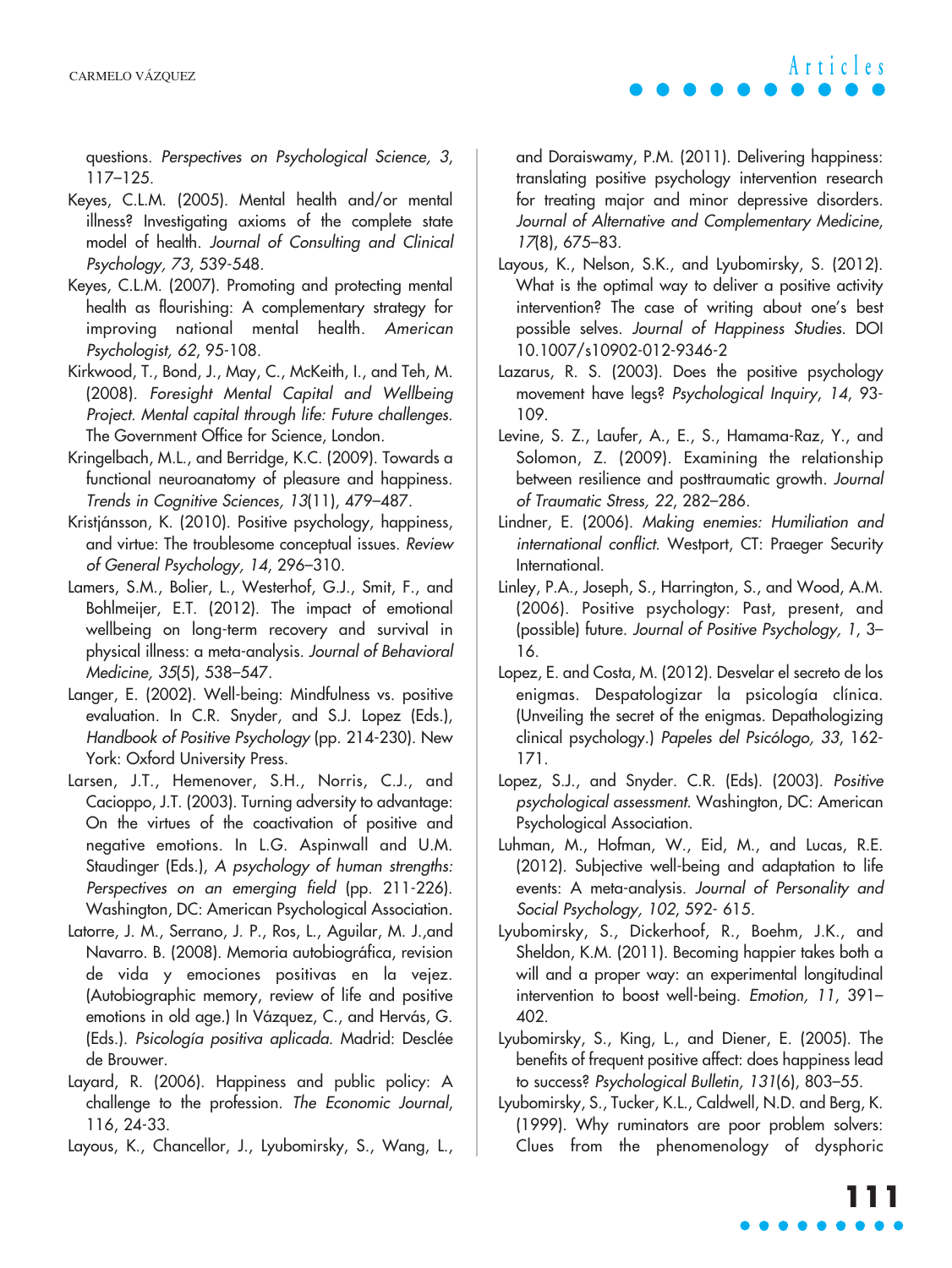rumination. Journal of Personality and Social Psychology, <sup>77</sup>, 1041–1060.

- Maddux, J.E. (2002). Stopping the "Madness". Positive Psychology and the deconstruction of the illness ideology and the DSM. In C.R. Snyder and S.J. Lopez (Eds.), Handbook of Positive Psychology (pp. 13-25). New York: Oxford University Press.
- Maddux, J.E. (2008). Positive psychology and the illness ideology: Toward a Positive Clinical Psychology. Applied Psychology, 57, 54–70.
- Marina, J.A. (1992). Elogio y refutación del ingenio. (Praise and rebuttal of ingenuity.) Barcelona: Anagrama.
- Martin C, Kelly T, Rayens M, Brogli B, Brenzel A, Smith W, et al. (2002). Sensation seeking, puberty and nicotine, alcohol and marijuana use in adolescence.Journal of the American Academy of Child and Adolescent Psychiatry, 41, 1495–1502.
- Martin, R. (2007). Psychology of humor: An integrative approach. Burlington, MA: Elsevier. [in Spanish, 2008, Ed. Orión].
- Matt, G., Vázquez, C., and Campbell, K. (1992). Mood congruent recall of affectively toned stimuli: A metaanalytic review. Clinical Psychology Review, 12, 227-256.
- Mauss, I.B., Savino, N.S., Anderson, C.L., Weisbuch, M., Tamir, M., and Laudenslager, M.L. (2012). The pursuit of happiness can be lonely. Emotion, 12(5), 908–912.
- Mauss, I.B., Tamir, M., Anderson, C.L., and Savino, N.S. (2011). Can seeking happiness make people unhappy? Paradoxical effects of valuing happiness. Emotion, 11(4), 807–815.
- Mazzucchelli, T.G., and Kane, R.T. (2010). Behavioral activation interventions for well-being: A metaanalysis. Journal of Positive Psychology, 5, 105-121.
- McCullough, M.E., Kurzban, R., and Tabak, B.A. (2013). Cognitive systems for revenge and forgiveness. Behavioral and Brain Sciences, 36(1), 1–15.
- McMahon, D.M. (2006). Happiness: A history. [In Spanish] Madrid: Taurus.
- McNulty, J.K., and Fincham, F.D. (2012). Beyond positive Psychology? Toward a contextual view of psychological processes and well-being. American Psychologist, <sup>67</sup>, 101-110.
- Mongrain, M. and Anselmo-Mattews, T. (2012). Do Positive Psychology exercises work? A Replication of Seligman et al. (2005). Journal of Clinical Psychology,

68, 382-389.

- Moskowitz, J., Hult, J., Bussolari, C., and Acree, M. (2009). What works in coping with HIV? A metaanalysis with implications for coping with serious illness. Psychological Bulletin, 1, 121-141.
- Murray, K., and Zautra, A. (2012). The social ecology of resilience. In M. Ungar (ed.), The social ecology of resilience: A handbook of theory and practice. New York: Springer.
- Myers, F., McCollam, A. and Woodhouse, A. (2005). Addressing mental health inequalities in Scotland: Equal minds. Edinburgh: Scottish Executive.
- Nettle, D., and Bateson, M. (2012). The evolutionary origins of mood and its disorders. Current Biology, 22, 712–721.
- New Economics Foundation (2011). The practical politics of well-being. London. Available at http://www.neweconomics. org/publications/thepractical-politics-of-well-being.
- Nolen-Hoeksema, S., and Davis, C. G. (2002). Positive responses to loss: Perceiving benefits and growth. In C.R. Snyder and S. J. Lopez (Eds.), Handbook of positive psychology (pp. 598–606). London: Oxford University Press.
- Nussbaum, M.C. (2003). Capabilities as fundamental entitlements. Feminist Economics, 9, 33–59.
- Ochoa, C., Castejón, V., Sumalla, E.C., and Blanco, I.(2013). Crecimiento post-traumático en supervivientes de cáncer y sus otros significativos. ¿Crecimiento vicario o secundario? (Post-traumatic growth in survivors of cancer and their significant others. Vicarious or secondary growth?) Terapia Psicológica, 31, 81–92.
- Oishi, S., Diener, E., and Lucas, R.E. (2007). The optimum level of well-being: Can people be too happy? Perspectives on Psychological Science, 2, 346–360.
- Oishi, S., Diener, E., Napa Scollon, C., and Biswas-Diener, R. (2004). Cross-situational consistency of affective experiences across cultures. Journal of Personality and Social Psychology, 86(, 460–472.
- Oishi, S.,Schimmack,U., and Diener , E. (2012). Progressive taxation and the subjective well-being of nations. Psychological Science, 23, 86-92.
- Ong, A.D., and van Dulmen, M. (Eds.). (2007). Handbook of methods in positive psychology. New York: Oxford University Press.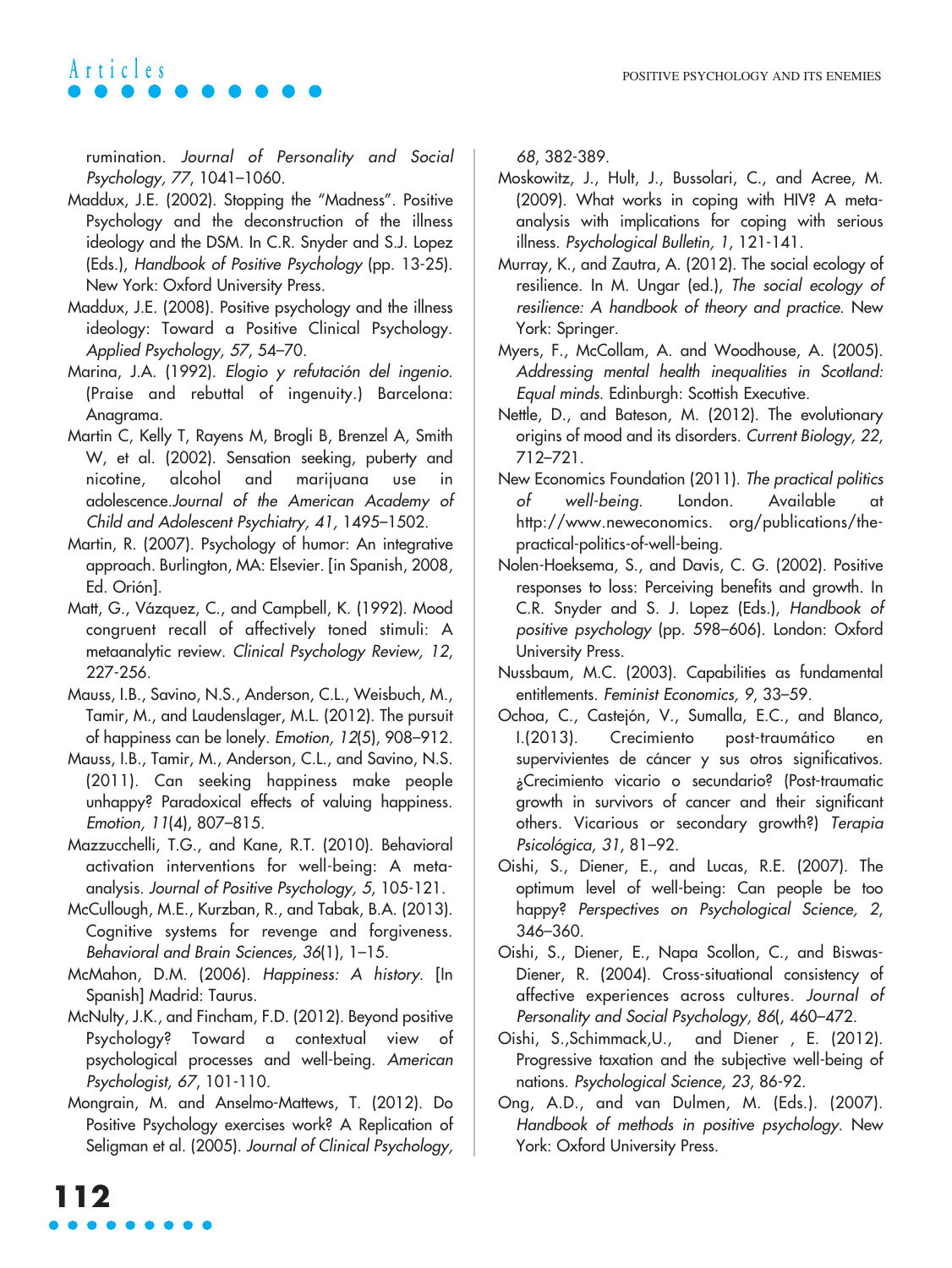- Oppenheimer, D.M. and Olivola, C. Y. (Eds.), (2011). Experimental approaches to the study of charitable giving. New York: Psychology Press.
- Páez, D., Vázquez, C., Bosco, S., Gasparre, A., Iraurgi, I., and V. Sezibera (2011). Crecimiento post-estrés y post-trauma: posibles aspectos positivos y beneficiosos de la respuesta a los hechos traumáticos. (Post-stress and post-traumatic growth: Possible positive and beneficial aspects of the response to traumatic events) In D. Páez, C. Martín Beristain, J. L. González, N. Basabe and J. de Rivera (Eds.), Superando la violencia colectiva y construyendo cultura de paz (Overcoming collective violence and constructing a culture of peace) (pp. 311-339). Madrid: Fundamentos.
- Park, C. L. (2010). Making sense of the meaning literature: an integrative review of meaning making and its effects on adjustment to stressful life events. Psychological Bulletin, 136, 257-301.
- Parkinson, J. (2012). Establishing a core set of national, sustainable mental health indicators for children and young people in Scotland: Final Report. National Health Service (Scotland). Available at: http://www.healthscotland.com/ documents/5878.aspx
- Parks, A.C. and Schueller, S.M. (Eds.). (2013). (in press). Handbook of positive psychological interventions. Oxford: Wiley-Blackwell.
- Parks, A.C. (2011). The state of positive psychology in higher education: Introduction to the special issue. Journal of Positive Psychology, 6, 429-431.
- Parks, A.C. and Biswas-Diener, R. (2013). Positive interventions: Past, present and future. In T.B. Kashdan, and J. Ciarrochi (Eds.), Mindfulness, acceptance, and positive psychology: The seven foundations for wellbeing (pp. 140-165). Oakland, CA: Context Press.
- Pérez-Álvarez, M. (2012). La psicología positiva: magia simpática. (Positive psychology: friendly magic) Papeles del Psicólogo, 33(3), 183–201.
- Pérez-Sales, P., Vázquez, C. and Arnoso, M. (2009). Aprendizaje postraumático individual y colectivo ante situaciones de terrorismo y violencia colectiva: Datos para un debate. (Collective and individual posttraumatic learning in situations of terrorism and collective violence) In I. Márkez, A. Fernández-Liria, and P. Pérez-Sales (eds.), Violencia y salud mental (Violence and Mental Health) (pp. 349-376). Madrid: Asociación Española de Neuropsiquiatría.
- Peters, M.L., Meevisen, Y.M.C., and Hanssen, M.M. (2013). Specificity of the Best Possible Self intervention for increasing optimism: Comparison with a gratitude intervention. Terapia Psicológica, 31, 93–100.
- Popper, K. (1962). The open society and its enemies.  $6^{\circ}$ ed., 1966). Princeton: Princeton University Press.
- Pressman, S.D. and Cohen, S. (2012). Positive emotion word use and longevity in famous deceased psychologists. Health Psychology, 31, 297-305.
- Pressman, S.D., and Cohen, S. (2005). Does positive affect influence health? Psychological Bulletin, 131, 925-971.
- Prieto-Ursúa, M. (2006). Psicología Positiva: una moda polémica. (Positive Psychology: A controversial fashion.) Clínica y Salud, 17, 319–338.
- Pury, C.L.S., Woodard, C. (2009). Courage. En S. J. Lopez, Ed. The Encyclopedia of Positive Psychology, Vol. 1 (pp. 247-254). Oxford, UK: Wiley-Blackwell.
- Quoidbach, J., Berry, E., Hansenne, M., and Mikolajczak, M. (2010). Positive emotion regulation and wellbeing: Comparing the impact of eight savoring and dampening strategies. Personality and Individual Differences, 49, 368-373.
- Rasmussen, H., Scheier, M., and Greenhouse, J. (2009). Optimism and physical health: A meta-analytic review. Annals of Behavioral Medicine, 37, 239-256.
- Rodríguez-Carvajal, R., Moreno-Jiménez, B., de Rivas-Hermosilla, S., Álvarez-Bejarano, A. and Sanz-Vergel, A.I. (2010). Positive psychology at work: mutual gains for individuals and organizations. Revista Psicología del Trabajo y de las Organizaciones, 26(3), 235-253.
- Romero, N., Vazquez, C., and Sanchez, A. (2013, in press). Rumination and specificity of autobiographical memory in depression. Memory. doi: 10.1080/09658211.2013.811254
- Ruini, C., and Fava, G.A. (2013). The polarities of psychological well-being and their response to treatment. Terapia Psicológica, 31, 49–57.
- Russell, J.A. (1980). A circumplex model of affect. Journal of Personality and Social Psychology, 39, 1161–1178.
- Russell, J.A. (2003). Core affect and the psychological construction of emotion. Psychological Review, <sup>110</sup>(1), 145–172.
- Ryan, R.M., and Deci, E.L. (2001). On happiness and human potentials: A review of research on hedonic and eudaimonic well-being. In S. Fiske (Ed.), Annual Review of Psychology (Vol. 52; pp. 141-166). Palo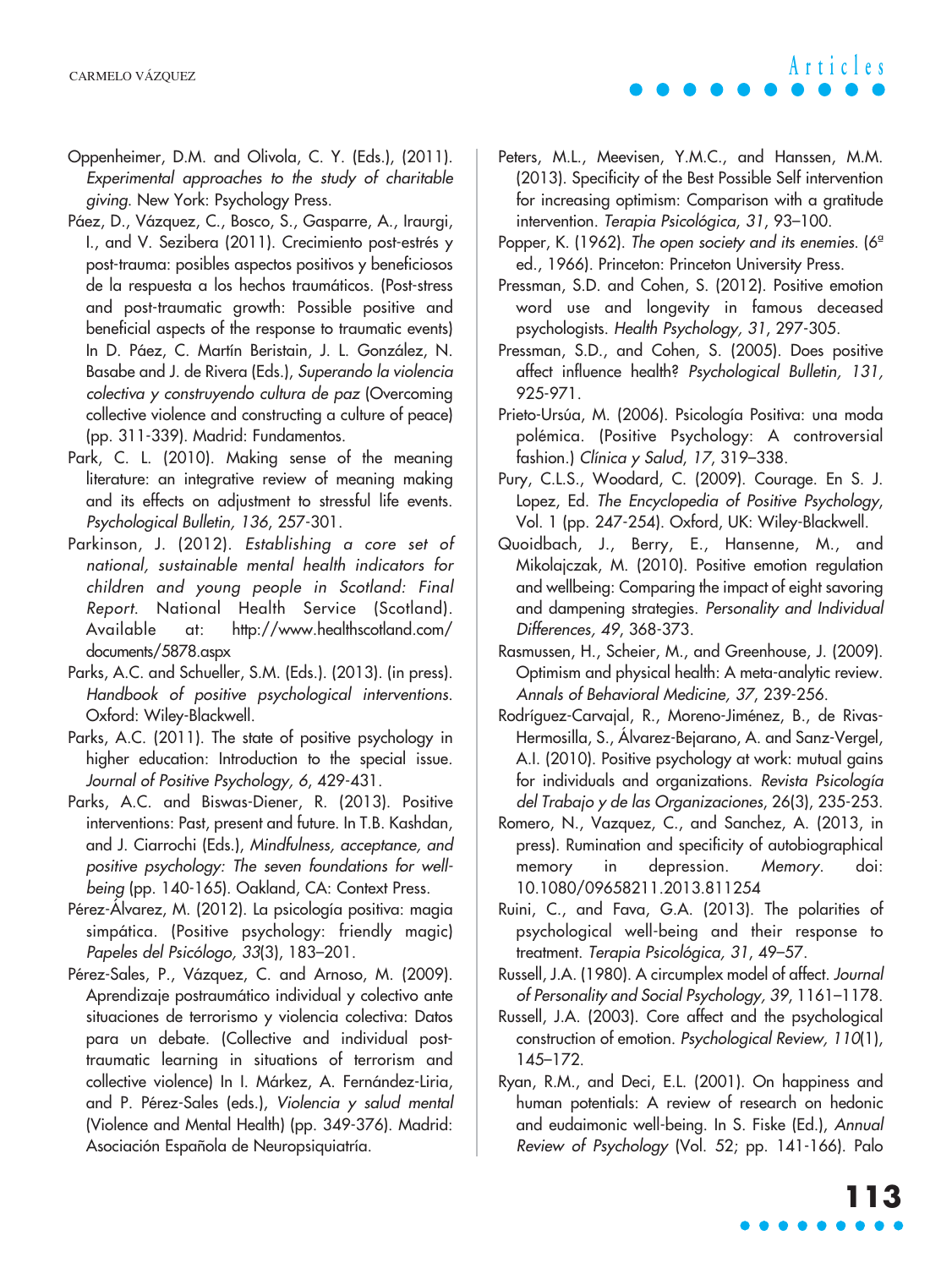Alto, CA: Annual Reviews, Inc.

- Ryff, C.D., and Singer, B. (1998). The contours of positive human health. Psychological Inquiry, 9, 1-28.
- Salanova, M. and Schaufeli, W.B. (2009). El engagement en el trabajo: cuando el trabajo se convierte en pasión. (Engagement at work: when work becomes passion) Madrid: Alianza Editorial,
- Salanova, M., Llorens, S. and Rodríguez-Sánchez, A.M. (2010). Hacia una Psicología de la Salud Ocupacional más positiva. (Toward a more positive occupational health psychology) In M. Salanova (Dir.), Psicología de la Salud Ocupacional (Psychology of Occupational Health)(pp. 247-284). Madrid: Síntesis.
- Salanova, M., Llorens, S., Cifre, E. and Martínez, I.M. (2012). We need a Hero! Towards a validation of the Healthy and Resilient Organization (HERO) Model. Group and Organization Management, 37, 785-822.
- Salanova, M., Lorente, L., and Martínez, I.M. (in press). The dark and bright sides of self-efficacy in predicting learning, innovative and risky performances. Spanish Journal of Psychology.
- Salovey, P., Mayer, J.D., Caruso, D. (2002). The positive psychology of emotional intelligence. In C. R.Snyder, and S.J. Lopez (Eds.), Handbook of Positive Psychology (pp. 159-171). New York: Oxford University Press.
- Sanchez, A., Vazquez, C. , Marker, C., LeMoult, J., and Joormann, J. (2013). Attentional disengagement predicts stress reactivity in depression: an eye-tracking study. Journal of Abnormal Psychology, 122(2), 303- 313.
- Schaufeli, W.B., and Salanova, M. (2011). Work engagement: On how to better catch a slippery concept. European Journal of Work and Organizational Psychology, 20, 39-46.
- Schimmack, U., Oishi, S., and Diener, E. (2002). Cultural influences on the relation between pleasant emotions and unpleasant emotions: Asian dialectic philosophies or individualism-collectivism? Cognition and Emotion, 16(6), 705–719.
- Schoch, R. (2006). The secrets of happiness. New York: Scriber.
- Schwartz, B. (2004). The paradox of choice: Why more is less. New York: Ecco Press.
- Schwartz, B. (2009). Be careful what you wish for: The dark side of freedom. En R.M. Arkin, K.C. Oleson, and P.J. Carroll (Eds.), Handbook of the uncertain self:

Perspectives from social and personality psychology (pp. 62–77). New York: Psychology Press.

- Seery, M.D., Holman, E.A., and Silver, R.C. (2010). Whatever does not kill us: Cumulative lifetime adversity, vulnerability, and resilience. Journal of Personality and Social Psychology, 99(6), 1025-1041.
- Seligman, M.E.P. (2011). Flourishing. New York: Free Press. [in Spanish] Ediciones B, 2012.
- Seligman, M.E.P., and Csikszentmihalyi, M. (2000). Positive psychology: An introduction. American Psychologist, 55, 5–14.
- Seligman, M.E.P., Parks, A.C. and Steen, T. (2005). A balanced psychology and a full life. In F. Huppert, N. Baylis, and B. Keverne (Eds.), The science of well-being (pp. 275-283). New York: Oxford University Press.
- Seligman, M.E.P., Steen, T.A., Park, N., and Peterson, C. (2005). Positive Psychology progress: Empirical validation of interventions. American Psychologist, 60, 410-421.
- Sergeant, S., and Mongrain, M. (2011). Are positive psychology exercises helpful for people with depressive personality styles? Journal of Positive Psychology, 6(4), 260-272.
- Sheldon, K.M., Boehm, J.K., and Lyubomirsky, S. (2012). Variety is the spice of happiness: the hedonic adaptation prevention (HAP) model. In I. Boniwell and S. David (Eds.), Oxford handbook of happiness. Oxford, UK: Oxford University Press.
- Sheldon, K., Kashdan, T. and Steger, M. (Eds). (2011). Designing positive psychology: Taking stock and moving forward. New York: Oxford University Press.
- Sheldon, K.M. (2011). What's positive about Positive Psychology? Reducing value-bias and enhancing integration within the field. In K.M. Sheldon, T.B. Kashdan, and M.F. Steger (Eds.), Designing positive psychology (pp. 421-428). New York, NY: Oxford University Press.
- Sin, N.L., and Lyubomirsky, S. (2009). Enhancing wellbeing and alleviating depressive symptoms with positive psychology interventions: A practice-friendly metaanalysis. Journal of Clinical Psychology, 65, 467– 48.
- Sin, N.L., Della Porta, M.D., and Lyubomirsky, S. (2011). Tailoring positive psychology interventions to treat depressed individuals. In S.I. Donaldson, M.Csikszentmihalyi, and J.Nakamura (Eds.), Applied positive psychology: Improving everyday life, health,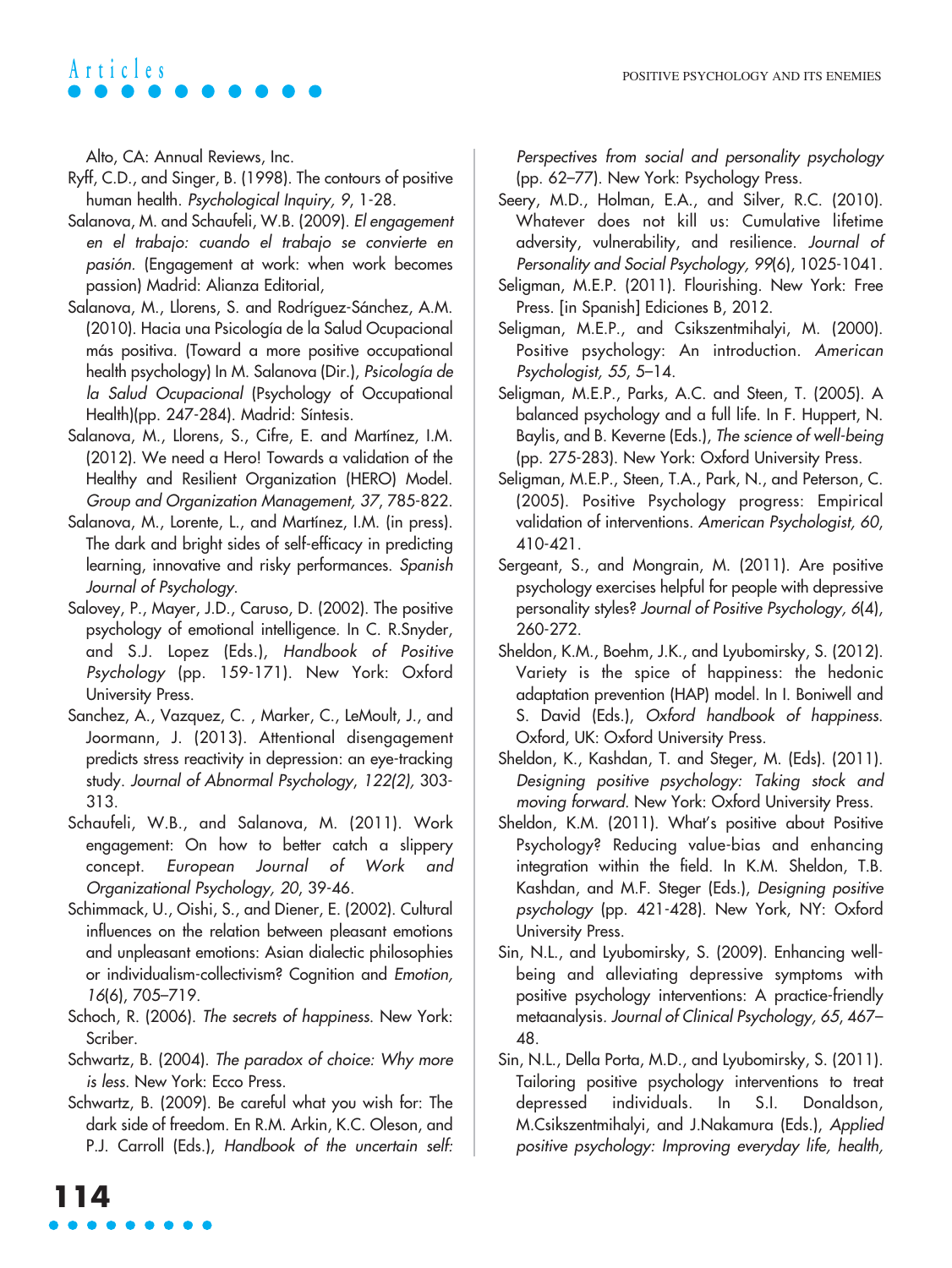schools, work, and society (pp. 79-96). New York: Routledge.

- Snyder, C.R., and Lopez, S.J. (Eds.). (2002). Handbook of Positive Psychology. New York: Oxford University Press.
- Sumalla, E.C., Ochoa, C., and Blanco, I. (2009). Posttraumatic growth in cancer: reality or illusion? Clinical Psychology Review, 29, 24-33.
- Tamir, M.(2009). What do people want to feel and why?: Pleasure and utility in emotion regulation. Current Directions in Psychological Science, 18, 101–105.
- Tan, H.B. and Forgas, J. P. (2010). When happiness makes us selfish, but sadness makes us fair: Affective influences on interpersonal strategies in the dictator game. Journal of Experimental Social Psychology, <sup>46</sup>, 571–576.
- Tarragona, M. (2013). Psicología Positiva y terapias constructivas: Una propuesta integradora.(Positive psychology and constructive therapies: An integrating proposal). Terapia Psicológica, 31, 115–125.
- Tay, L., and Diener, E. (2011). Needs and subjective wellbeing around the world. Journal of Personality and Social Psychology, 101(2), 354–365.
- Taylor, S.E., and Sherman, D.A. (2004). Positive psychology and health psychology: A fruitful liaison. In A. Linley, and S. Joseph (Eds.), Positive psychology in practice (pp. 305–319). New York: John Wiley.
- Tedeschi, R.G., and Calhoun, L.G. (2004). Posttraumatic growth: Conceptual foundations and empirical evidence. Psychological Inquiry, 15, 1-18.
- Tennen, H., and Affleck, G. (2009). Assessing positive life change: In search of meticulous methods. In C.Park, S.Lechner, A.L. Stanton, M.H. Antoni (Eds.), Medical illness and positive life change: Can crisis lead to personal transformation? (pp. 31-49). Washington, DC : American Psychological Association.
- Vallerand, R. J., y Verner-Filion, J. (2013). Making people's life most worth living: On the importance of passion for positive psychology. Terapia Psicológica, 31, 35–48.
- Vázquez, C. (2009). La ciencia del bienestar psicológico. (The science of psychological well-being) In C. Vázquez and G. Hervás (Eds.), La ciencia del bienestar: Fundamentos de una Psicología Positiva (The science of well-being: Principles of positive psychology) (pp. 13-46). Madrid: Alianza Editorial.

Vázquez, C. and Hervás, C. (2008). Salud positiva: Del

síntoma al bienestar. (Positive health: From symptom to well-being) In C. Vázquez and G. Hervás (Eds.), Psicología Positiva aplicada (Applied Positive Psychology) (pp. 17-39). Bilbao: Desclee de Brower.

- Vázquez, C. and Hervás, G. (2010). Terrorist attacks and benefit finding: The role of positive and negative emotions. Journal of Positive Psychology, 5, 154-163.
- Vázquez, C. and Nieto, M. (2010). Rehabilitación psiquiátrica: Nuevos problemas y viejas soluciones. (Psychiatric rehabilitation: New problems and old solutions) In A. Blanco, D. Navarro and A. Pastor (eds.), Manual de rehabilitación del trastorno mental grave (Manual of rehabilitation from the severe mental disorder) (pp. 59-75). Madrid: Síntesis.
- Vázquez, C. and Páez, D. (2010). Posttraumatic growth in Spain. In T. Weiss and Berger, R. (eds.), Posttraumatic growth and culturally competent practice: Lessons learned from around the globe (pp. 97-112). New York: Wiley.
- Vázquez, C., and Ring, J. (1996). Estrategias de afrontamiento ante la depresión: Un análisis de su frecuencia y utilidad mediante el «Coping Inventory of Depression» (CID). (Strategies for facing depression. An analysis of their frequency and usefulness using the "Coping Inventory of Depression" (CID) Psicología Conductual, (Behavioral Psychology) 4, 9-28.
- Vázquez, C., Cervellón, P., Pérez Sales, P., Vidales, D. and Gaborit, M. (2005). Positive emotions in earthquake survivors in El Salvador (2001). Journal of Anxiety Disorders, <sup>19</sup>, 313-328.
- Vázquez, C., Hervás, G., Rahona, J.J. and Gómez, D. (2009). Psychological well-being and health: Contributions of Positive Psychology. Anuario de Psicología Clínica y de la Salud, 5, 15-28.
- Vázquez, C., Pérez-Sales, P., and Hervás, G. (2008). Positive effects of terrorism and posttraumatic growth: An individual and community perspective. In S. Joseph and P. A. Linley (Eds.), Trauma, recovery, and growth: Positive psychological perspectives on posttraumatic stress (pp. 63-91). New York: Lawrence Erlbaum Associates.
- Vázquez, C., Pérez-Sales, P., and Ochoa, C. (2013, in press). Posttraumatic growth: challenges from a crosscultural viewpoint. In G. A. Fava and C. Ruini (Eds.), Increasing psychological well-being across cultures. New York: Springer.
- Vázquez, C., Rahona, J.J., Gómez, D., Caballero, F., and